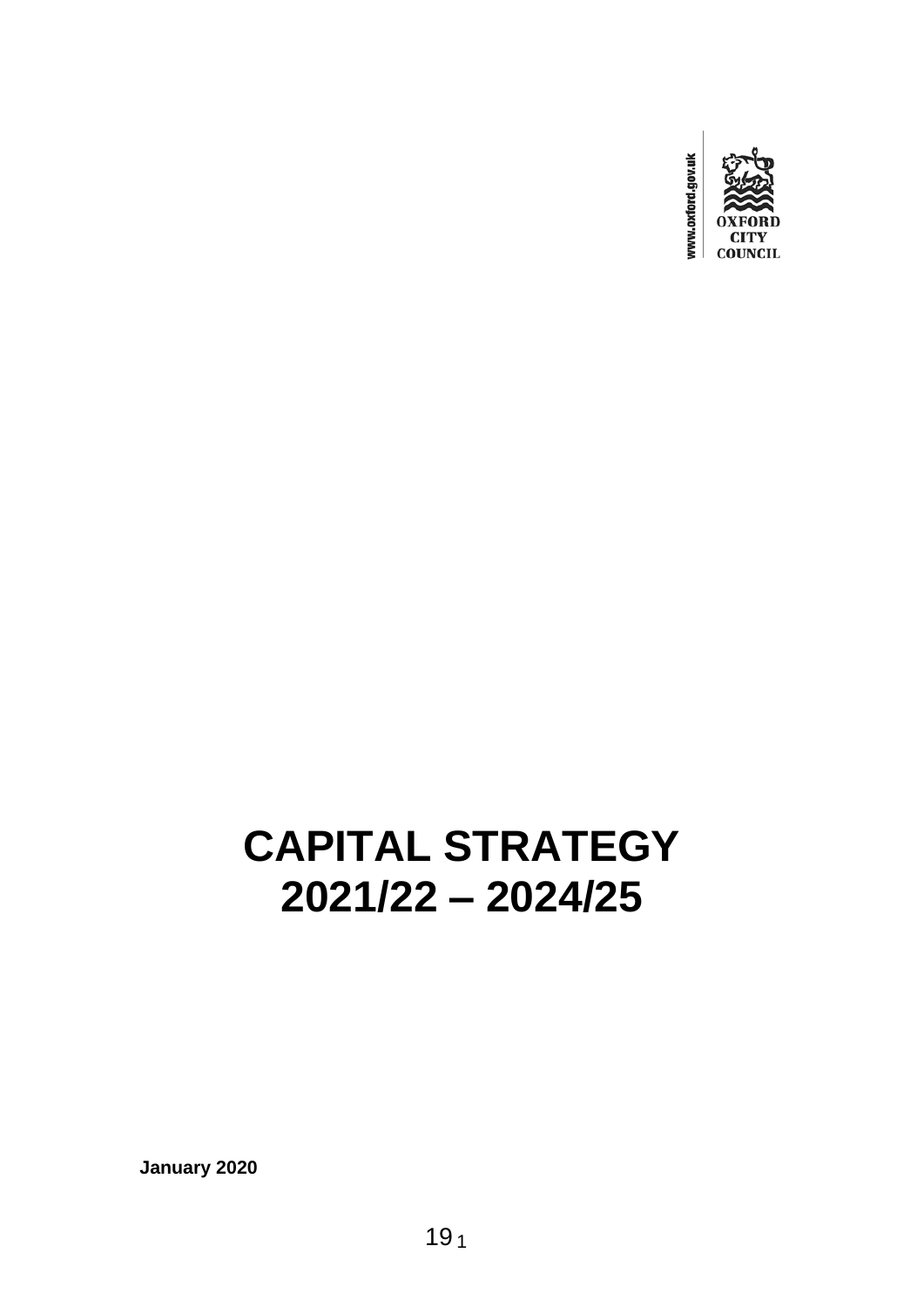|                                   | 1. Purpose                                       | 3  |  |
|-----------------------------------|--------------------------------------------------|----|--|
|                                   | 2. Scope                                         | 3  |  |
|                                   | 3. Capital Expenditure and Investment            | 3  |  |
|                                   | 4. Links to Other Corporate Strategies and Plans | 5  |  |
|                                   | 5. External Drivers                              | 6  |  |
|                                   | 6. Setting the Capital Budget                    | 6  |  |
|                                   | 7. Performance Monitoring                        | 10 |  |
|                                   | 8. Outline of the Capital Project Review Process | 11 |  |
|                                   | 9. Capital Funding                               | 12 |  |
|                                   | 10. Financial Assessment of Business Cases       | 16 |  |
| 11. Existing Property Investments |                                                  | 19 |  |
| 12. Loans to Companies            |                                                  | 20 |  |
| 22<br>13. Transformation Funding  |                                                  |    |  |
|                                   | 23<br>14. Risk Management                        |    |  |
|                                   | 15. Other Considerations<br>25                   |    |  |

## **Appendices**

| Appendix 1 – Capital Scheme and Major Projects Appraisal Process                  | 26 |
|-----------------------------------------------------------------------------------|----|
| Appendix 2 – Customer Involvement in Capital Schemes and Major<br><b>Projects</b> | 34 |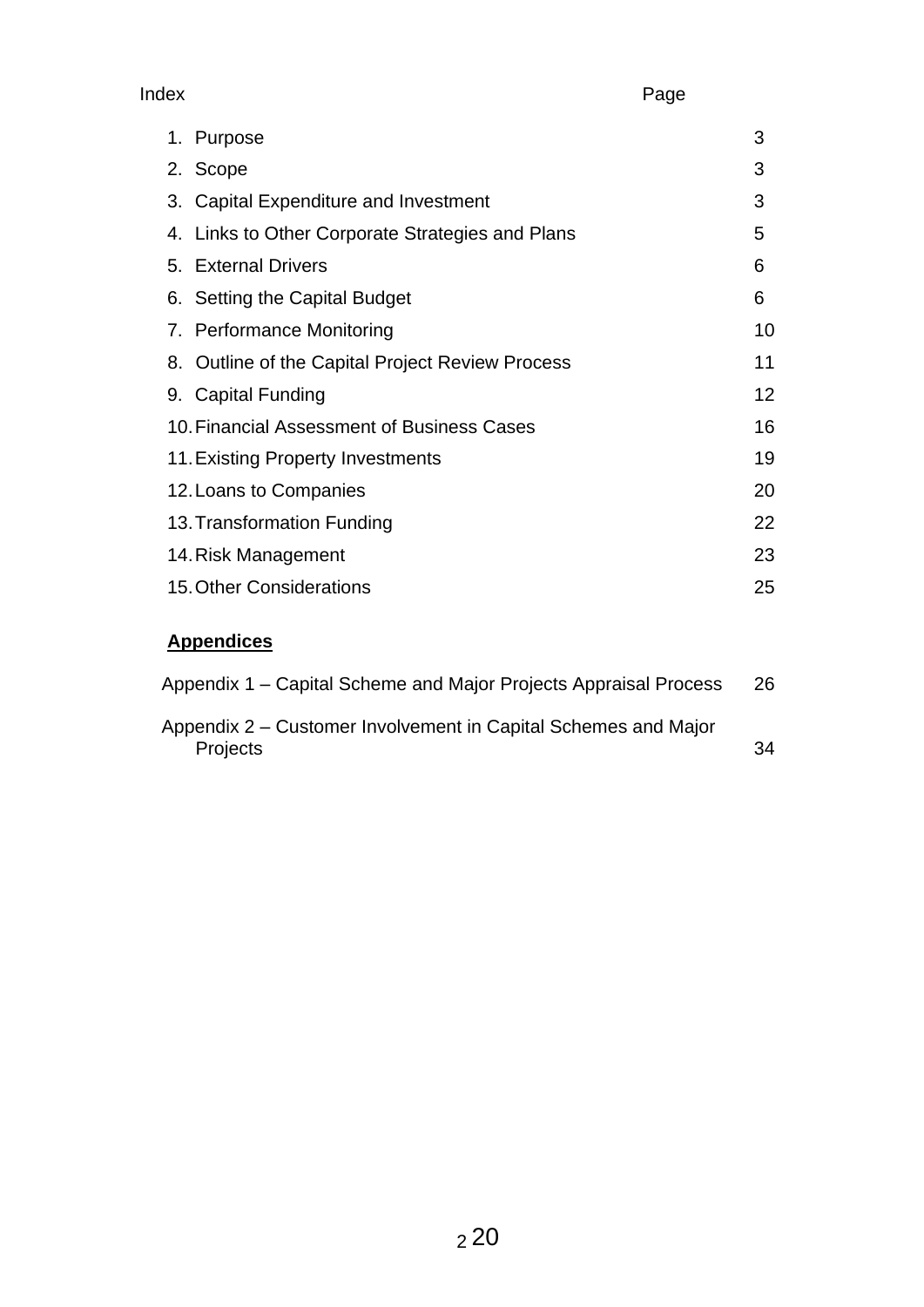## **1. Purpose**

- 1.1 The Council's Constitution requires the Head of Financial Services to prepare a Capital Strategy which:
	- a. Sets out the principles the Council will follow in its capital planning.
	- b. Outlines the methodology for inclusion of schemes within the Capital Programme.
	- c. Sets out the arrangement for management of capital schemes.
	- d. Identifies the capital schemes to be undertaken over the following four financial years and how those schemes will be funded.
- 1.2 The Chartered Institute of Public Finance and Accountancy (CIPFA) Prudential code also requires local authorities to produce a capital strategy from 2019/20 onwards. The strategy demonstrates how the Council ensures that capital expenditure decisions are taken in line with desired outcomes and consider stewardship, value for money, prudence, sustainability and affordability.
- 1.3 The Capital Strategy document is a key document for the Council and forms part of the Council's integrated revenue, capital, treasury and balance sheet planning. It is a high level document that provides an overview of how capital expenditure and capital financing contribute towards the delivery of desired outcomes. To facilitate this it summarises the Council's approach to capital investment and lays out the means by which capital schemes are prepared, evaluated and monitored and the governance processes around this. It also includes a narrative of how risks associated with capital expenditure are managed.

## **2. Scope**

2.1 The Capital Strategy covers all capital expenditure and capital investment decisions for the Council and also those entered into under Group arrangements. The Capital Strategy specifically excludes all investments that are entered into under Treasury Management powers; these are covered in the Treasury Management Strategy. The Treasury Management Strategy also includes the policy around borrowing to finance capital expenditure.

## **3. Capital Expenditure and Investment**

- 3.1 Capital Expenditure can be defined as: *"The acquisition, construction or enhancement of fixed assets (noncurrent assets) (tangible and intangible) "*
- 3.2 Expenditure can be capitalised where it relates to the:
	- Acquisition, reclamation, enhancement or laying out of land.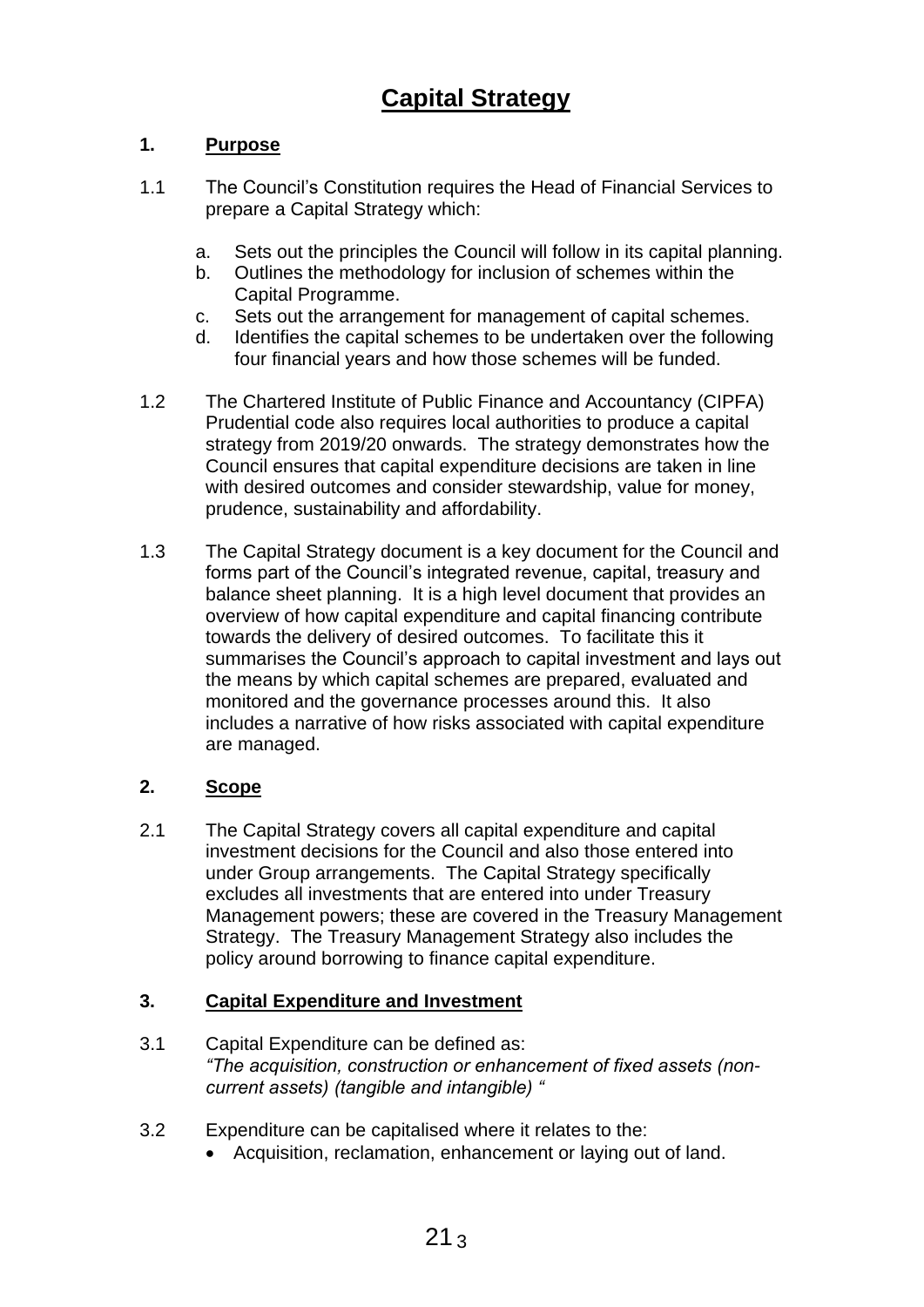- Acquisition, construction, preparation, enhancement or replacement of roads, buildings and other structures.
- Acquisition, installation or replacement of movable or immovable plant, machinery, apparatus vehicles or vessels.
- Expenditure incurred on works to any land or building in which the local authority has no future direct control or benefit from the resultant assets, which would be capital expenditure if the local authority had an interest in that land or building
- Loans or grants which will be used for one of these purposes

Enhancement of an existing fixed asset means:

- 1. To lengthen the useful life of the asset ;
- 2. To increase substantially the open market value of the asset ; or
- 3. To increase substantially the extent to which the asset can be used for the purposes of or in connection with the functions of Oxford City Council.

Over-riding all of this is a minimum amount of £5,000 that the Council has set under which value a project or scheme will not be treated as capital.

- 3.3 There are two additional situations where expenditure may be capitalised:
	- The Secretary of State makes a direction that the expenditure can be treated as capital expenditure. These directions are only issued in exceptional or specific circumstances; and
	- There is specific legislation that directs that certain expenditure or activity must be capitalised.
- 3.4 Capital expenditure and investment seeks to provide long-term solutions to Council priorities and operational requirements. Expenditure for capital purposes therefore gives rise to new assets, increases the value and/or useful life of existing assets and can generate an income stream to the Council.
- 3.5 Expenditure incurred in relation to repairs and maintenance of existing assets, irrespective of the amount, is not classified as capital expenditure; it must be charged to the Revenue Account. Revenue Expenditure is any expenditure which does not meet the definition of capital expenditure.
- 3.6 The following principles have been adopted which are in accordance with CIPFA's new Treasury Management Code of Practice:
	- The Council recognises that capital investment in other financial assets and property primarily for financial return and not treasury management purposes, e.g. loans to companies in support of service outcomes and investment property portfolios require careful management and monitoring
	- The Council ensures that all of its non-treasury investments are covered by its Capital Strategy, and sets out, where relevant, the Council's risk appetite and specific policies and arrangements for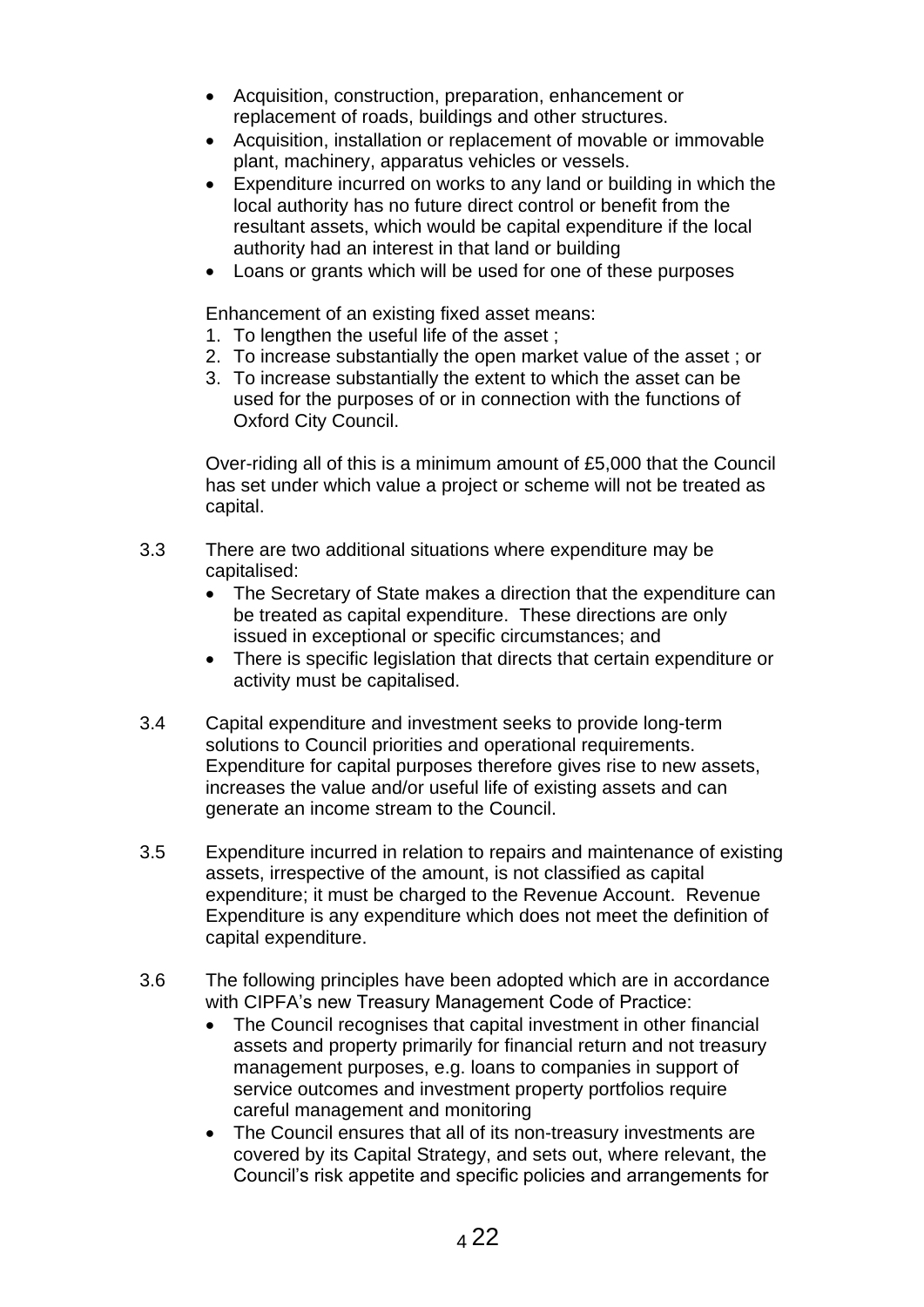its non-treasury investments. The risk appetite for these activities may differ from that for treasury management

• The Council has compiled a schedule setting out a summary of its existing material investments and liabilities including financial guarantees together with the Council's associated risk exposure

## **4. Links to Other Corporate Strategies and Plans**

4.1 The Council has an overarching view of its future direction, Oxford2050, which was extensively consulted upon prior to being finalised. This vision can be found on the website:

## **<https://oxford2050.com/>**

- 4.2 The Vision has 5 overarching themes:
	- Work and learning
	- People and communities
	- Built and natural environment
	- Transport and connectivity
	- Culture and leisure
- 4.3 Supplementing this, the Council has a Corporate Plan which sets out the Council's vision and priorities for the City.
- 4.4 The Council's Corporate Plan 2020-2024 sets out the following five strategic priorities:

#### **Foster an inclusive economy**

Oxford needs a more inclusive economy in which wealth is distributed across our communities and where all residents can share the benefits of growth.

#### **Deliver more affordable housing**

Intervention is needed to address Oxford's housing crisis where existing homes are unaffordable for many and demand for good quality homes outstrips what is available.

#### **Support flourishing communities**

Oxford's diverse communities should be equipped, supported and enabled to ensure everyone is able to play a full part in the life of our city.

#### **Pursue a zero carbon Oxford**

The clear message from Oxford's Citizens' Assembly on Climate Change is that citizens want the city to continue to take a lead in reducing emissions and increasing biodiversity.

- 4.5 Aligned to the Corporate Plan are a number of subsidiary and complementary plans and strategies. Examples include:
	- Medium Term Financial Strategy
	- Oxford Economic Growth Strategy
	- Oxford Growth Strategy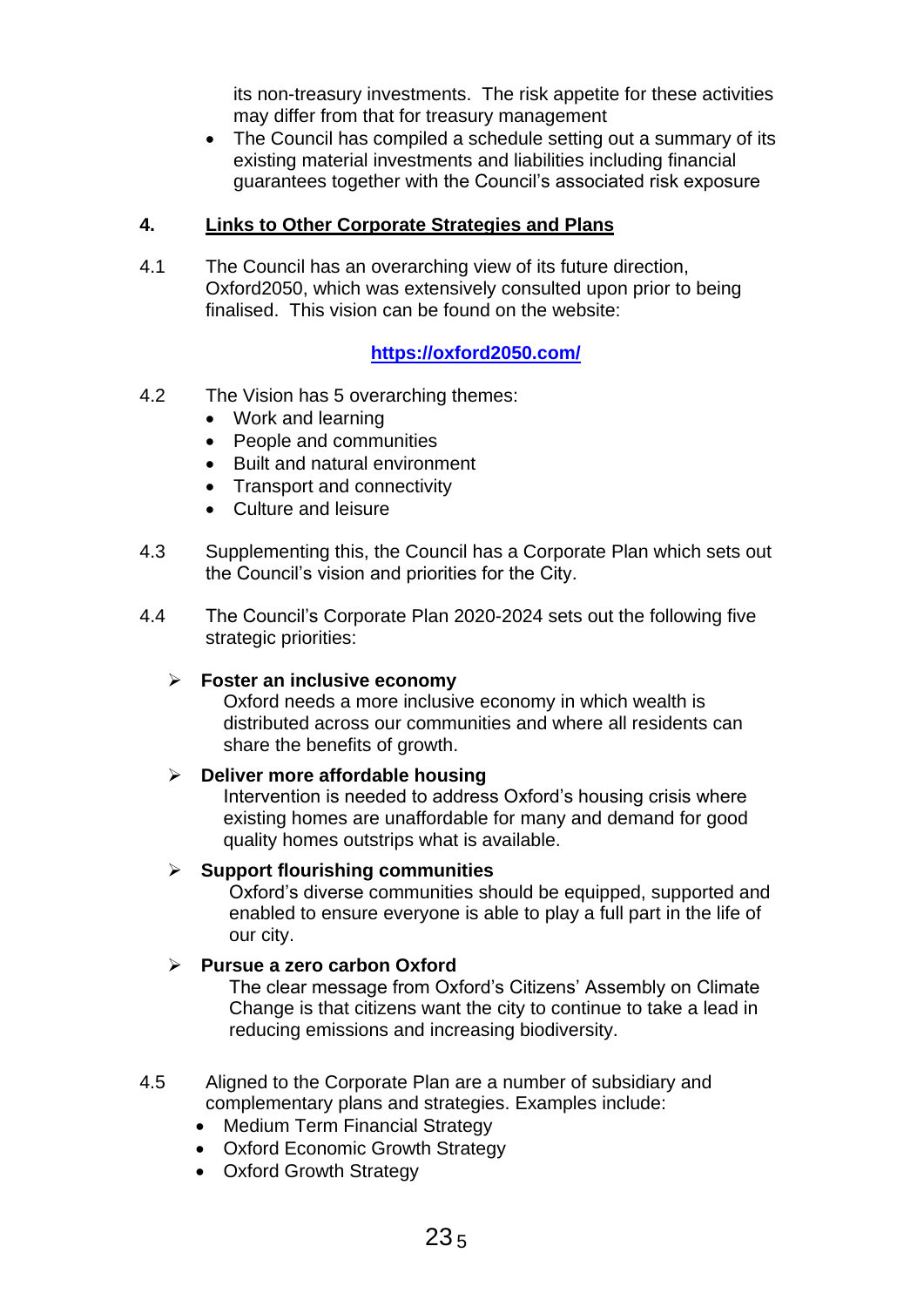- Regeneration Framework
- Treasury Management Strategy
- Housing Strategies
- Service Plans
- 4.6 The operation of all of these strategies and plans is underpinned by the Council's Constitution, in particular the Contract Procedure Rules and the Financial Regulations. Capital resources are directed to those projects that optimise the achievement of the overall outcomes as set out in these strategies and plans. The processes adopted are designed to ensure that this happens.

#### **5. External Drivers**

5.1 In addition to the Council's own priorities external influence may impact on capital decisions, for example central government, Growth Board and local enterprise partnership (LEP) priorities and funding requirements and the influence of demographic and legislative changes.

## **6. Setting the Capital Budget**

#### **6.1 Identifying Capital Expenditure / Investment Need**

The need for a capital project may be identified through one or more of the following processes:

- Service areas prepare plans for the delivery and improvement of their services which align with the overall desired outcomes of the Council; these may identify any capital investment needed to meet future service outcomes;
- Property management processes and condition surveys highlight deficiencies in the condition, suitability and sufficiency of the Council's existing property portfolio and identify future areas of need;
- Housing Management highlight deficiencies in the condition, suitability and sufficiency of the Council's existing housing stock and identifies future areas of need;
- The need to respond to Government initiatives and new laws and regulations;
- The need to generate a revenue income to contribute to the delivery of desired outcomes.

## **6.2 Assessing Capital Expenditure / Investment Need**

- 6.2.1 Due to competing demands for limited resources, the Council prioritises capital investment based on a number of different factors such as:
	- Its contribution to corporate priorities
	- Necessity both in terms of physical Health and Safety and also software security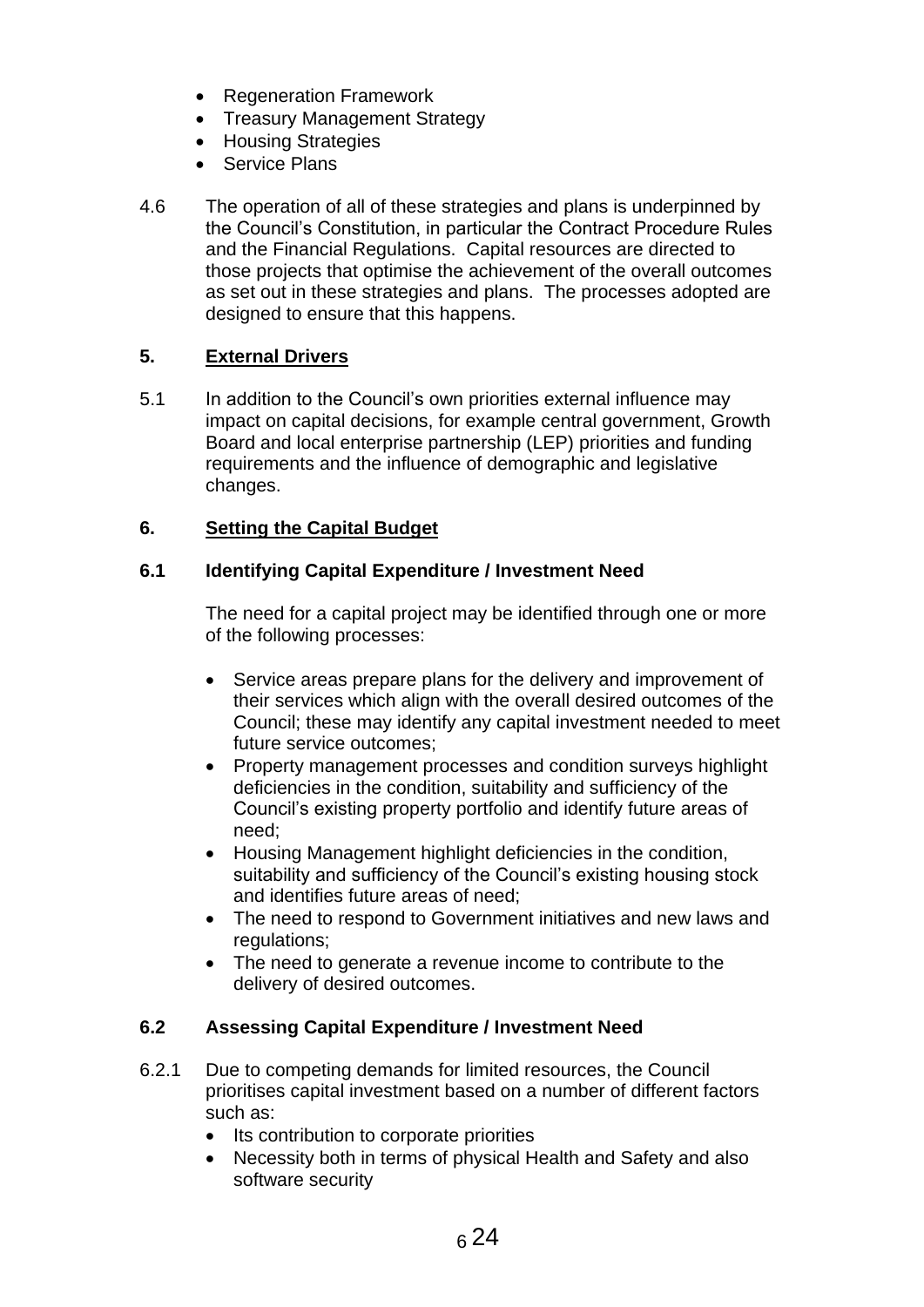- The extent to which it facilitates delivery of statutory or nonstatutory services
- The ability of the project to leverage additional funding, or secure a future income stream
- The affordability of the revenue implications of the project
- The risk of undertaking / not undertaking the capital expenditure
- 6.2.2 For capital expenditure in relation to loans to companies, these are assessed on the ability to provide an income return to the Council, not necessarily from the loan itself but from a future dividend return. This is assessed on a risk based approach compared to financial return.

## **6.3 Environmental Considerations in Capital Decision Making**

- 6.3.1 There are many benefits to including sustainability or environmental criteria in the decision-making process when it comes to allocating capital resources.
- 6.3.2 "Green" or sustainable procurement can help to develop markets for environmentally sound products and services, thereby encouraging the market to develop a more sustainable approach which should encourage the further development of sustainable products and services.
- 6.3.3 One of our key priorities already demands a reduction of up to 5% carbon emissions' on installed measures. Project Managers are encouraged to consider the installation of measures which are both energy efficient and low on carbon emissions in the capital projects for which they are responsible.
- 6.3.4 In making loans to companies in which it has an interest, the Council will seek to use its influence to ensure that appropriate environmental considerations are reflected in the entities it is lending to.

## **6.4 Key Questions**

- 6.4.1 The Prudential Code asks three key questions of any investment decision:
	- is it prudent;
	- is the scheme affordable: and
	- will it prove to be sustainable?

## **Prudence**

- 6.4.2 Prudence is a difficult concept to define. In deciding whether an investment decision is prudent there should as a minimum be an initial consideration of the relationship between:
	- the capital cost and
	- the business cost (being the revenue costs associated with the use of the asset).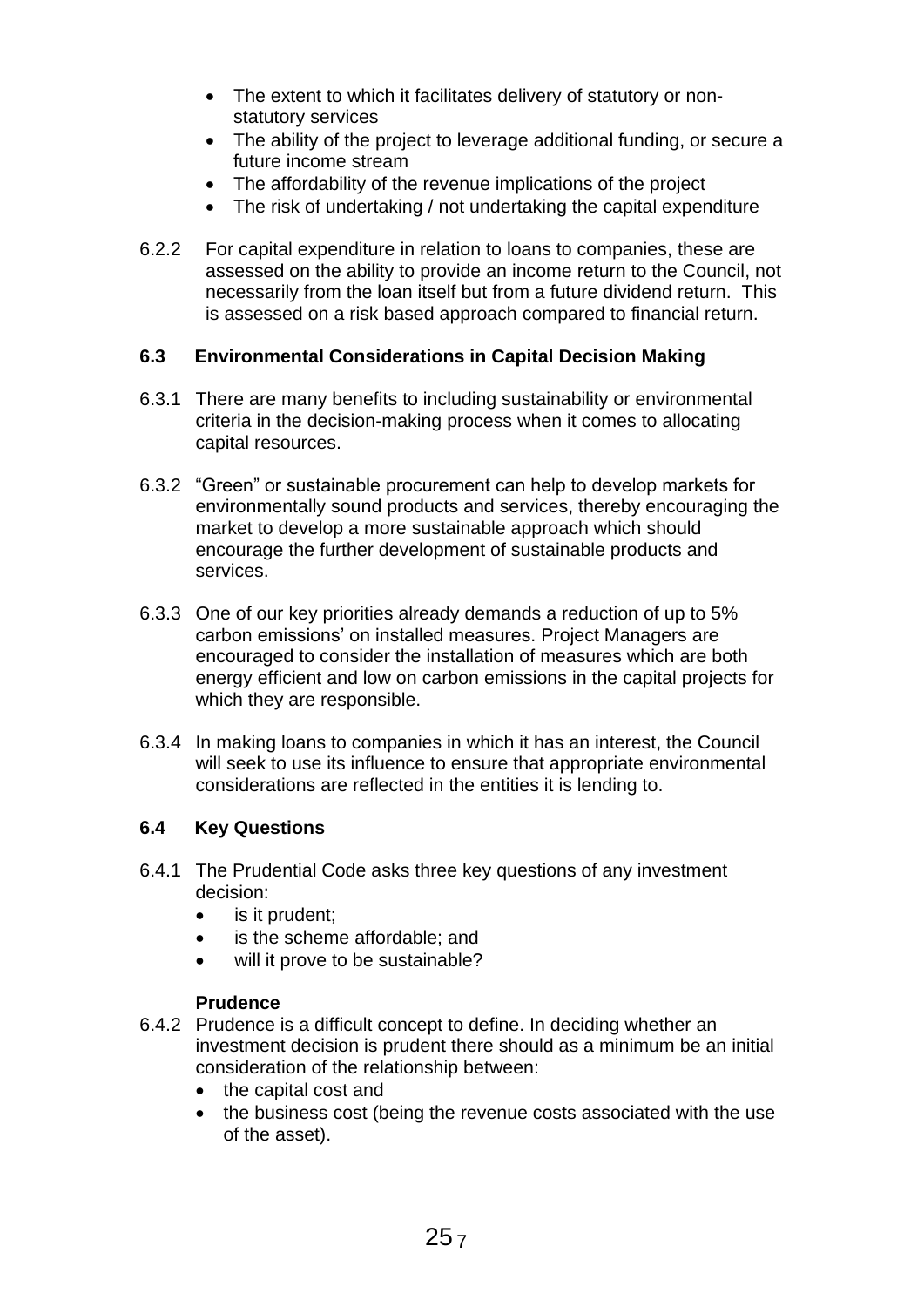- 6.4.3 The authority needs to consider whether this choice represents the best use of resources having looked at all available options: will buying the cheapest now prove to be a false economy? Above all, the authority should be confident that the preferred option is the best value for money, and the quality is sufficient to meet the Council's needs.
- 6.4.4 Prudence and value for money are also key considerations when deciding whether to loan monies to new companies, this will include security of the loan and the likely pay back period and length of the loan.

## **Affordability**

6.4.5 The question of affordability in relation to capital projects is easier to address as the list of cost components is easier to define. Whilst the list is not exhaustive it will typically include:

| <b>Capital Costs</b>      | <b>Revenue costs</b>         |
|---------------------------|------------------------------|
| Feasibility costs         | Ongoing rental charges       |
| Initial build/purchase    | <b>Ongoing facilities</b>    |
|                           | management charges           |
| Disposal/demolitions/de-  | Utilities costs              |
| commissioning costs       |                              |
| Project management costs  | Maintenance (planned         |
| internal and external     | and reactive)                |
| Fees: Surveyors, Clerk of | Financing costs              |
| works                     |                              |
| Loans to companies        | <b>Staffing implications</b> |
| Investments in property   | <b>Business Rates</b>        |

- 6.4.7 Feasibility costs may be capitalised provided the scheme leads to the eventual construction of an asset, if not, any such costs incurred must be charged to revenue.
- 6.4.8 Affordability in respect of investments in property will be a judgement as to whether the return, both financial and service benefit, after taking account of the cost of capital is sufficient.
- 6.4.9 Affordability in respect of investments in companies will need to consider the contribution towards the Councils Corporate Objectives as well as the financial return and potential dividend.

#### **Sustainability**

- 6.4.10 The third question the Code poses relates to sustainability. In assessing whether a capital investment is sustainable, the authority should consider:
	- How it fits into any future policy or environmental framework
	- The future availability of resources to implement and continue to maintain any capital asset arising
	- The potential for changes in the need for the asset, e.g. demographic developments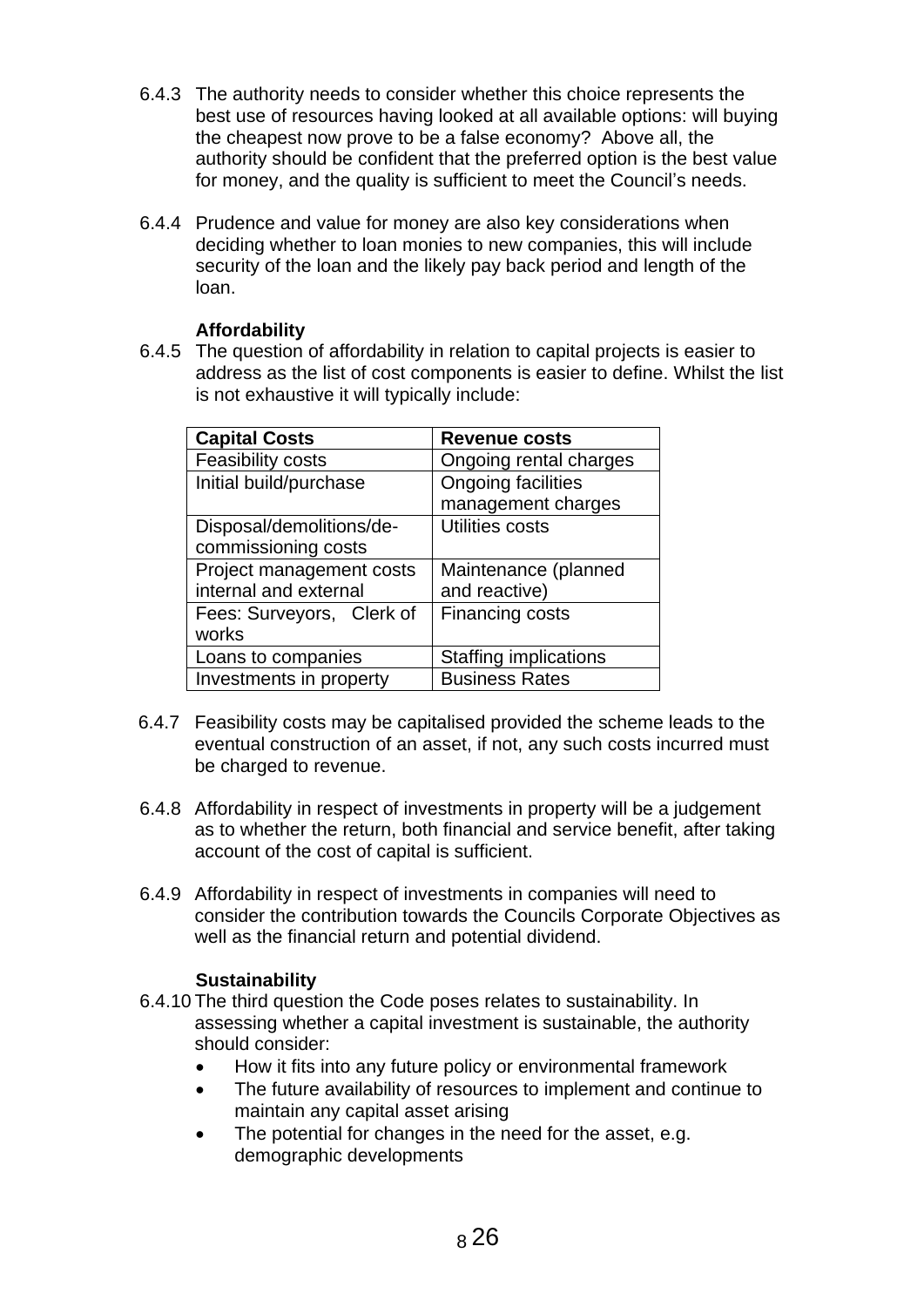- The potential for changes in the nature of the driver, problem, or policy the capital expenditure is seeking to address.
- The security on loans made
- The liquidity of investments
- The whole life costs of the project

## **6.5 Assessing the Impact of Capital Investment on Overall Finances**

- 6.5.1 The assessment of schemes will ensure that the relationship between capital accounting, capital and revenue expenditure and treasury management are considered by identifying the impact that capital investment decisions have on the finances of the authority overall and the relative impact on the General Fund and Housing Revenue Accounts.
- 6.5.2 The process of adhering to a strict option appraisal methodology and setting prudential indicators will clearly illustrate the revenue impact of capital investment decisions. As well as identify alternative solutions.

## **6.6 Prioritising Investment**

- 6.6.1 The Capital Strategy plays an important role in the Council's service planning and budget process. Capital Expenditure projects are prioritised and ranked through a scoring methodology aligned to a Capital Gateway framework that ensures capital resources are specifically targeted towards schemes that best meet and deliver the Council's corporate objectives. The process includes the production of fully costed business case. Approved schemes are subsequently monitored to ensure delivery is on time, within budget and meets the projects objectives. More detail on this is shown in Section 7.
- 6.6.2 Capital Investments projects such as Loans to companies and Investment in property are assessed differently. When considering loans to companies the Council will consider any Business Plans available to ensure that the investment is sound and that the Councils money is secure. Investment in property is prioritised based on the investment return that will be received back to the Council and taking into account a range of other factors which are outlined in Section 14.

## **6.7 How Schemes Get Included in the Capital Programme**

- 6.7.1 The Council believes that capital programme delivery is essential to support the services that the Council provides to its customers. To this end a Project Management Office and associated Project Development Team have been constituted and resourced. The Project and Gateway Process has subsequently been fully reviewed and revised.
- 6.7.2 All capital schemes and major projects are assessed and filtered by the Project Management Office and the Review Group prior to being passed through to the Operational Delivery Group or the Development Board and then through to Corporate Management Team.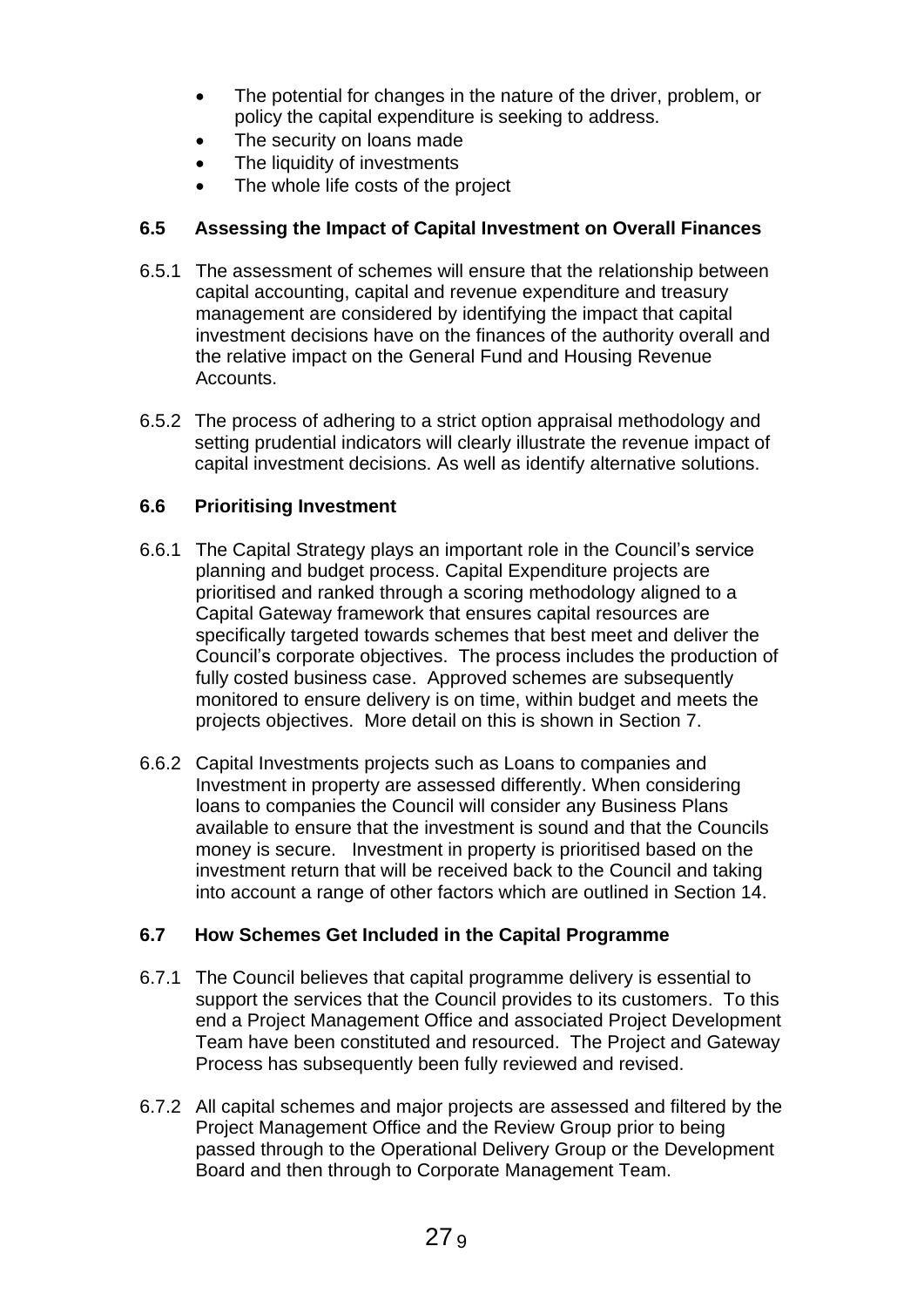- 6.7.3 Once schemes have been approved to the business case stage and are no longer waiting as a pipeline project they will be presented to Members for inclusion into the draft capital programme which is considered alongside the draft Medium Term Financial Plan. Final approval of the capital programme will be at the Council meeting in February of each year.
- 6.7.4 As part of the process of producing a list of potential schemes for the capital programme service managers must complete option appraisals to determine the most cost effective way to optimise the desired outcomes.
- 6.7.5 Capital schemes and adjustments to capital scheme budgets can be added to the capital programme during the year, however this will be by exception and will still need pre-approval through the Capital Project Process prior to being submitted to Members.
- 6.7.6 It is recognised that there needs to be a process whereby the Council's customers can have input into what is needed for the City. The outline of how the Council seeks to accommodate this is shown in Appendix 2.

## **7. Performance Monitoring**

#### **Council in-house Capital Schemes.**

- 7.1 Capital expenditure is reviewed for its legitimacy in meeting the definition of a capital purpose and is reconciled monthly. Monthly monitoring meetings are held between Responsible Officers allocated to deliver capital projects and finance staff. For larger projects this may mean the setting up of a Project Board with officers and advisors covering a variety of expertise, chaired by a lead officer who is responsible for the delivery of the project.
- 7.2 All responsible officers and project managers can obtain monthly financial reports via the Council's Financial Management System, Agresso, advising them of current spend against the profiled budget with variances shown. Officers are responsible for providing an outturn forecast for the project and reasons for any variance.
- 7.3Performance of the Council's Capital Programme is reported to the Cabinet via the Quarterly Integrated Report plus the out-turn report. The Integrated Reports to Cabinet also summarise the risk profile of the schemes in the capital programme. The Cabinet Member for Finance and Asset Management receives a detailed update on scheme progress and reports to Cabinet show the stage that each project is at and which projects are still subject to feasibility.
- 7.4Development Board also review the Capital Programme in detail on a monthly basis, and discuss and approve slippage and underspends of each of the current schemes. The Head of Financial Service has authority to reschedule projects into the following year or pull a project forward from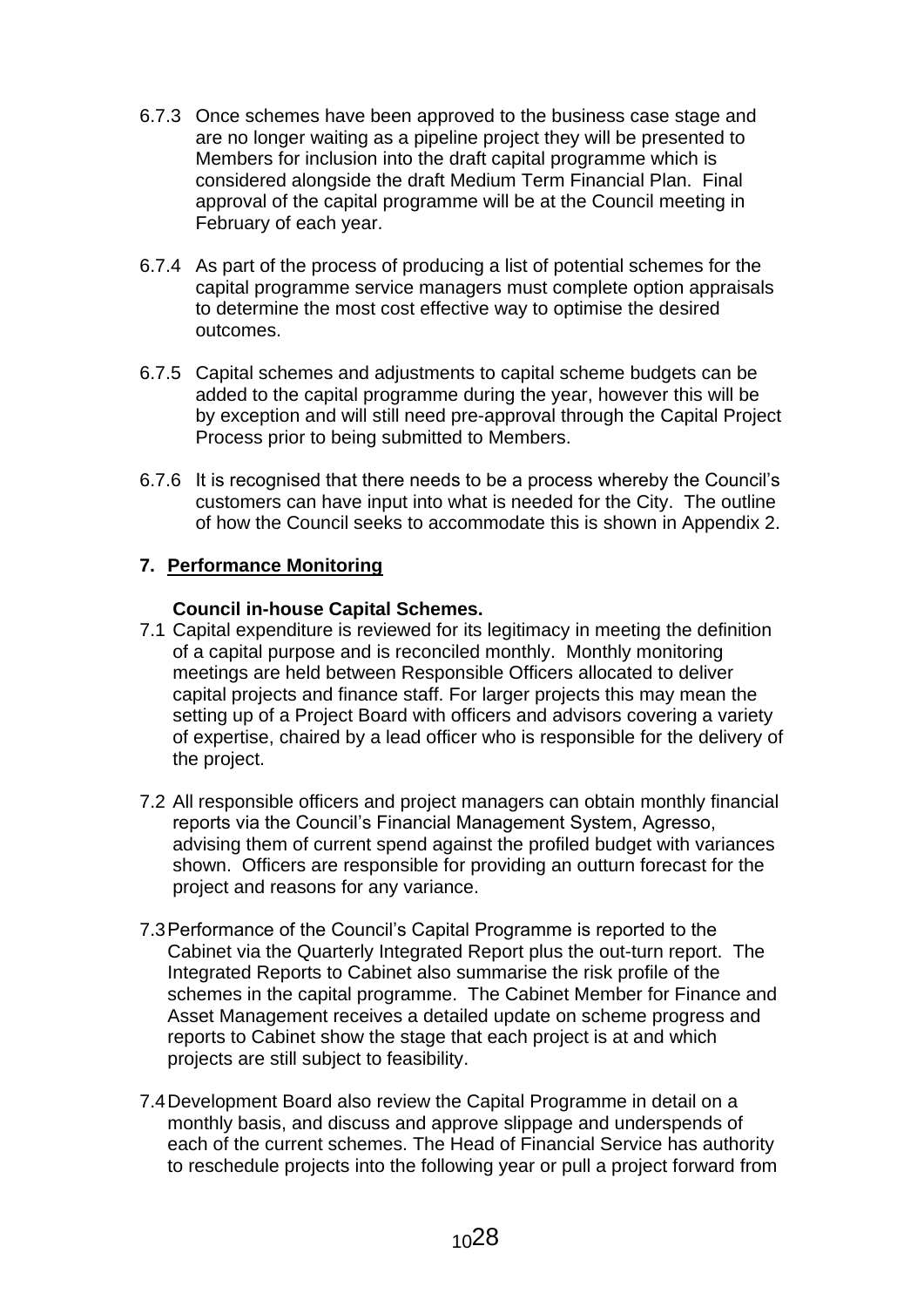a proceeding year. In cases where a project is forecasting an overspend of £250k or more and cannot be funded from other scheme underspends then the overspend must be reported to Council.

## **Loans to Companies**

- 7.5 This relates to capital expenditure on capital loans to Council owned or jointly owned companies. These schemes are included within the Council's capital programme and as such are reported on in the same way as other capital projects.
- 7.6 Loans to Companies will require the monitoring of the operations of the borrower. This will takes the form of performance and financial monitoring reports to Shareholders. The Shareholder can comment on any issue of concerns with a recommendation for corrective action where appropriate, with the ultimate sanction of loan call in. In addition to this, more regular monitoring of the performance of companies is undertaken by the Head of Financial Services.
- 7.7 Where loans to companies have been financed from borrowing, there will be no charge to revenue in respect of the principal element of the loan whilst the Council is satisfied that the company business plans support repayment in line with the agreed terms. The receipt from the company of principal repayments will then be a capital receipt which will be used to reduce the capital financing requirement. Where the Council has uncertainty over the repayment of loans, a charge to revenue will be made commensurate with the level of risk. This is in line with the Council's Minimum Revenue Provision statement.

## **8. Outline of the Capital Project Review Process**

- 8.1 Projects and Capital funding bids will pass through a series of stages unless they are specifically exempted from this process (see 8.3). The process is designed to ensure that the bids and a project's progress are monitored and assessed through a robust process aligned to the Capital Strategy.
- 8.2 The process will require specific documentation to be completed and submitted for review and challenge at various stages. As capital funding bids are to be submitted by September of any year, and funding is approved, ready for release during the new Financial Year (beginning April), the documentation requirement will ensure that capital expenditure or capital project details and its associated business case are recorded, in a consistent manner, so that any scheme can continue with all parties understanding the proposed outcomes and costs.
- 8.3 Some schemes will not need to go through the full process. Though the capital expenditure will need to be understood for aspects such as vehicle replacement or fencing maintenance, these will not be subject to the Gateway Process other than the first stage (Proposal). These aspects will be managed within Service Areas and be subject to budget monitoring.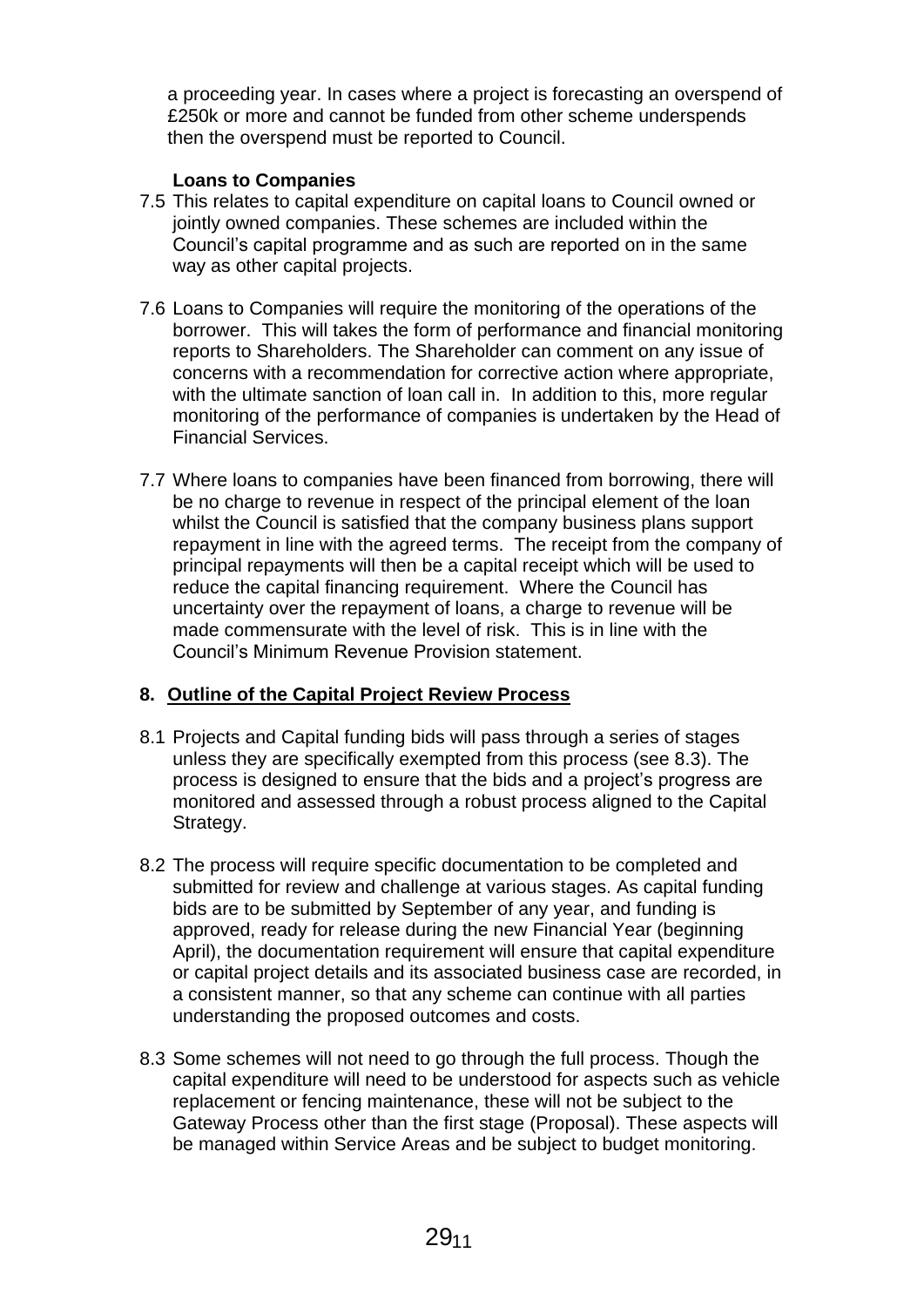- 8.4 A high level outline of the process is as follows:
	- A project is proposed
	- The proposal is reviewed and normally recommended to go through feasibility
	- Projects in feasibility, as well all projects fully in the capital programme, are reported to Cabinet
	- A business case, based on the feasibility outcome, is produced
	- Approved business cases go into the project pipeline
	- Projects in the pipeline are put forward at relevant times for approval by Cabinet and entry into the capital programme where funding is allocated
	- Capital Monitoring reports are incorporated into the quarterly integrated report and include the status of all schemes alongside financial information.
- 8.4 Once a project has been approved, as well as governance and assurance gateways, monitoring reports will be required, for review by the Development Board.
- 8.5 Governance arrangements for a project are to be proposed to the Development Board, who will revise or ratify the arrangements and make recommendations to the Corporate Management Team (CMT). Should responsibility for the project be delegated by the Development Board, the delegated authority (typically the Operational Delivery Group) will be responsible for the completion of any governance and assurance. Monitoring reports regarding the Capital Bid and Projects will continue to be submitted for review by the Development Board irrespective of whether authority has been delegated or not.
- 8.6 The six stages of the process are listed below and detailed in Appendix 1. The financial appraisal of capital projects, which will be summarised within the business case document, is detailed in Section 10.
	- Ideas and proposals
	- Feasibility and options appraisal
	- Design and specification
	- Pipeline
	- Delivery
	- Closure

## **9. Capital Funding**

9.1 There are a number of sources of funding the Council can use to finance its Capital Programme. In the past the Council has relied heavily on capital receipts to fund its General Fund Programme but with limited property available for sale these are gradually being eroded. With continuing budgetary pressures being placed on the Council's General Fund the ability to use direct revenue funding is reducing and consequently the Council will need to either find alternative sources, use prudential borrowing, or curtail its ambitions for capital spend.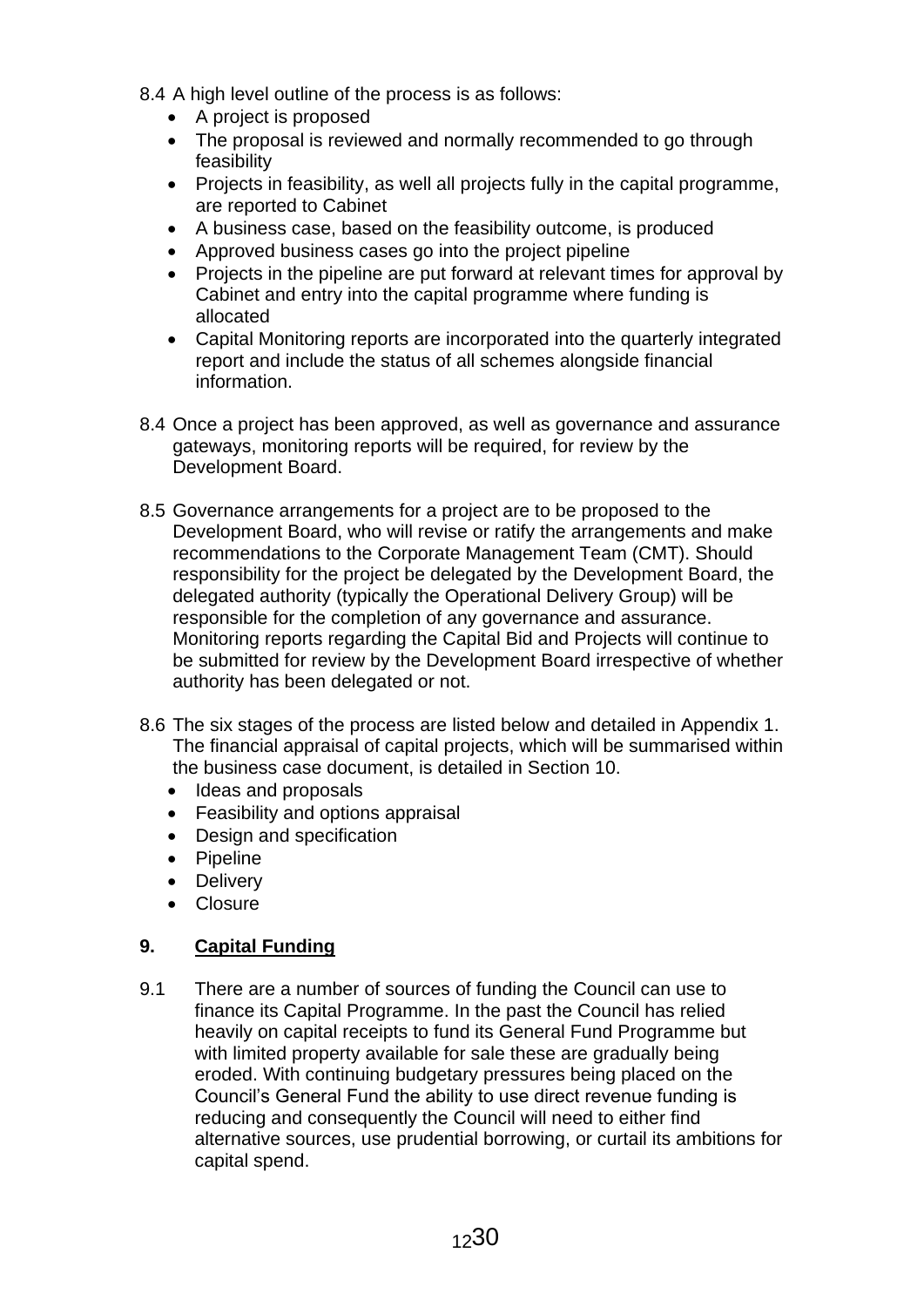- 9.2 The Council's Capital Programme is currently funded from the following sources:
	- Capital Receipts
	- Prudential Borrowing
	- Developers Contributions e.g. s106 receipts and Community Infrastructure Levy (CIL)
	- Revenue Contributions
	- External funding Capital Grants and contributions e.g.
		- $\circ$  Disabled Facilities Grant housing adaptations within the private sector
	- Housing Revenue Account Financing including the Major Repairs Reserve

## 9.3 **Capital Receipts**

- 9.3.1 The Council can recycle capital receipts generated from the disposal of assets back to fund both General Fund and HRA capital projects. As at the 31 March 2020 the Council had £17.8 million of usable capital receipts available to fund future capital spend of which £7.4 million is ringfenced to schemes that increase the supply of affordable housing and £10.4 million is available for any General Fund capital financing.
- 9.3.2 The City Council owns many assets and the continuation of holding such assets is reviewed and decisions are taken on whether to:
	- Hold and continue to maintain and refurbish them, or
	- Dispose of them and generate a capital receipt for funding the Capital Programme.

Further information on Investment Properties can be found in Section 11.

9.3.3 The Council has entered into an agreement with the Department for Communities and Local Government in which the authority will recycle within a rolling 3 year period Right to Buy (RTB) receipts arising from "additional" RTB disposals into new social housing dwellings within the City. There are rules around the sum allowed per new social housing build project from funding source. However, the Council currently anticipates all receipts will be utilised on eligible schemes as and when they arise. As at the 31 March 2020 the Council had £7.4 million of these receipts.

## 9.4 **Prudential Borrowing**

- 9.4.1 Under the Prudential Framework local authorities are free to make their own judgements as to whether new borrowing is affordable and prudent, subject to a duty to follow agreed professional principles, which are contained within the Prudential Code.
- 9.4.2 There is approximately £425 million of Prudential Borrowing included in the Council's MTFP over the next four years. This is to fund the costs of social housing provision, repairs to Council properties, funding loans to Council companies plus some operational capital schemes.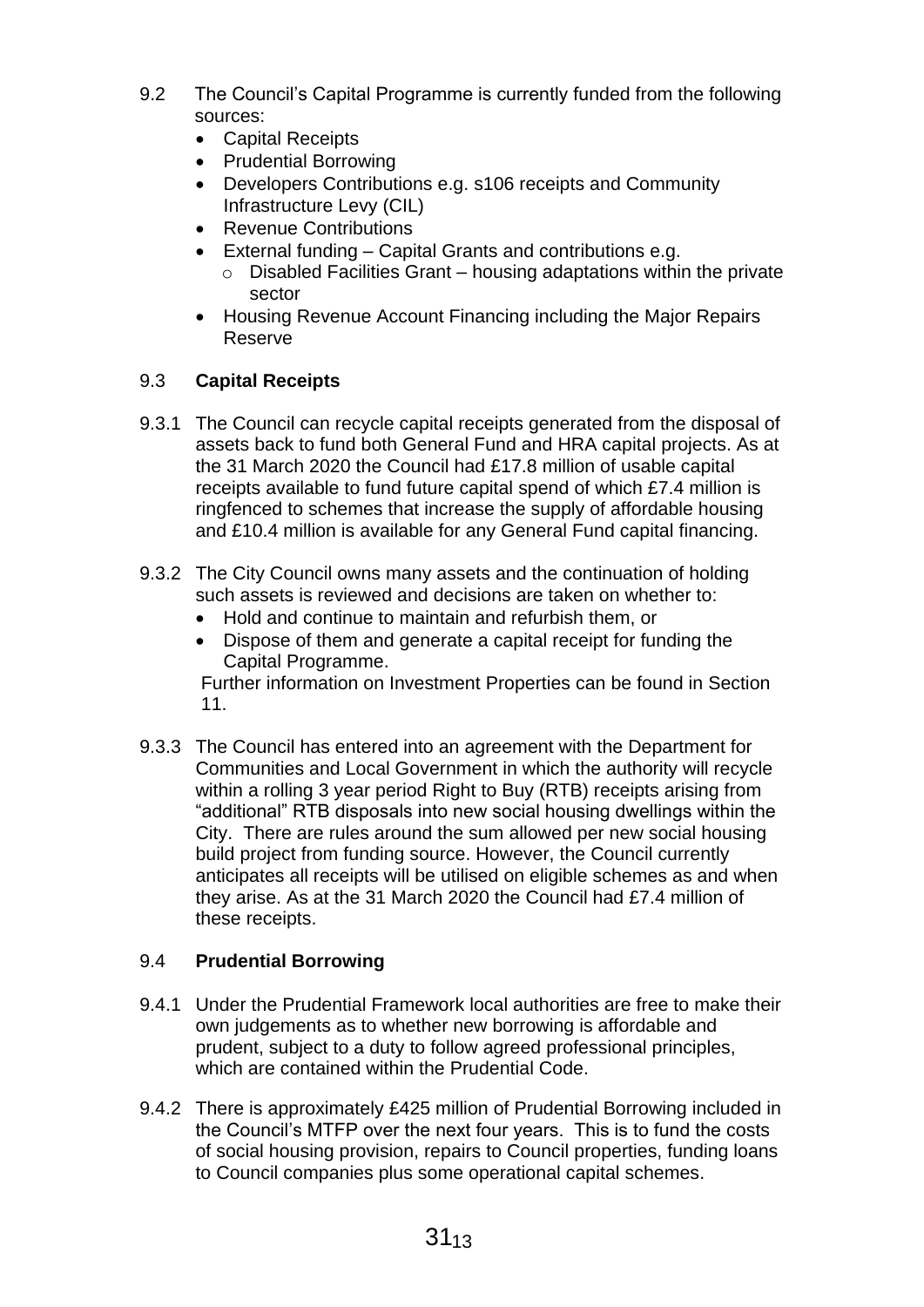- 9.4.3 Borrowing under the Prudential Framework can be used to finance Spend to Save Schemes where the capital investment achieves either revenue savings, or facilitates cost avoidance.
- 9.4.4 Prudential borrowing to fund capital projects will likely, depending on the nature of the capital investment, bring with it the need to make a charge to revenue to reflect the cost of borrowing. The basis for this charge, known as Minimum Revenue Provision (MRP) is set out within the Council's Treasury Management Strategy. This cost, where it is to be incurred, will be included the financial appraisal as part of any project's business case.
- 9.4.5 Prudential borrowing for property fund investments and the making of loans to companies does not require an MRP since the loan will ultimately be repaid to the Council and within an agreed timescale. However the value of the investment is reviewed annually and should the value deteriorate then impairment would need to be charged to the revenue account.

#### 9.5 **S106 Developer Contributions/Community Infrastructure Levy (CIL)**

- 9.5.1 Developer contributions and CIL are sought to mitigate the impact of developments and to overcome what would otherwise be a potential reason to refuse a planning application. Following the introduction of CIL the Council primarily seeks S106 contributions to meet the social housing targets within current planning policies.
- 9.5.2 The CIL charging mechanism which largely replaces s106 monies can be claimed to fund:
	- Community Facilities,
	- Indoor Sports Facilities,
	- Public Open Space,
	- Environmental Improvements,
	- Public Art.
	- Highway measures (inclusive of Park and Ride, Pedestrian measures, Cycle Facilities etc.),
	- Education.
	- Libraries.
	- Waste Recycling,
	- Youth Services.
	- Museum Resource Centre and
	- Day Care Provision for Adults.
- 9.5.3 In order for CIL to work properly strong partnership ties with the Council's public sector colleagues at Oxfordshire County Council, Oxford University, Oxford Brookes University, the Clinical Commissioning Group and neighbouring District and Borough Councils. Community organisations may need to be established and enhanced over time.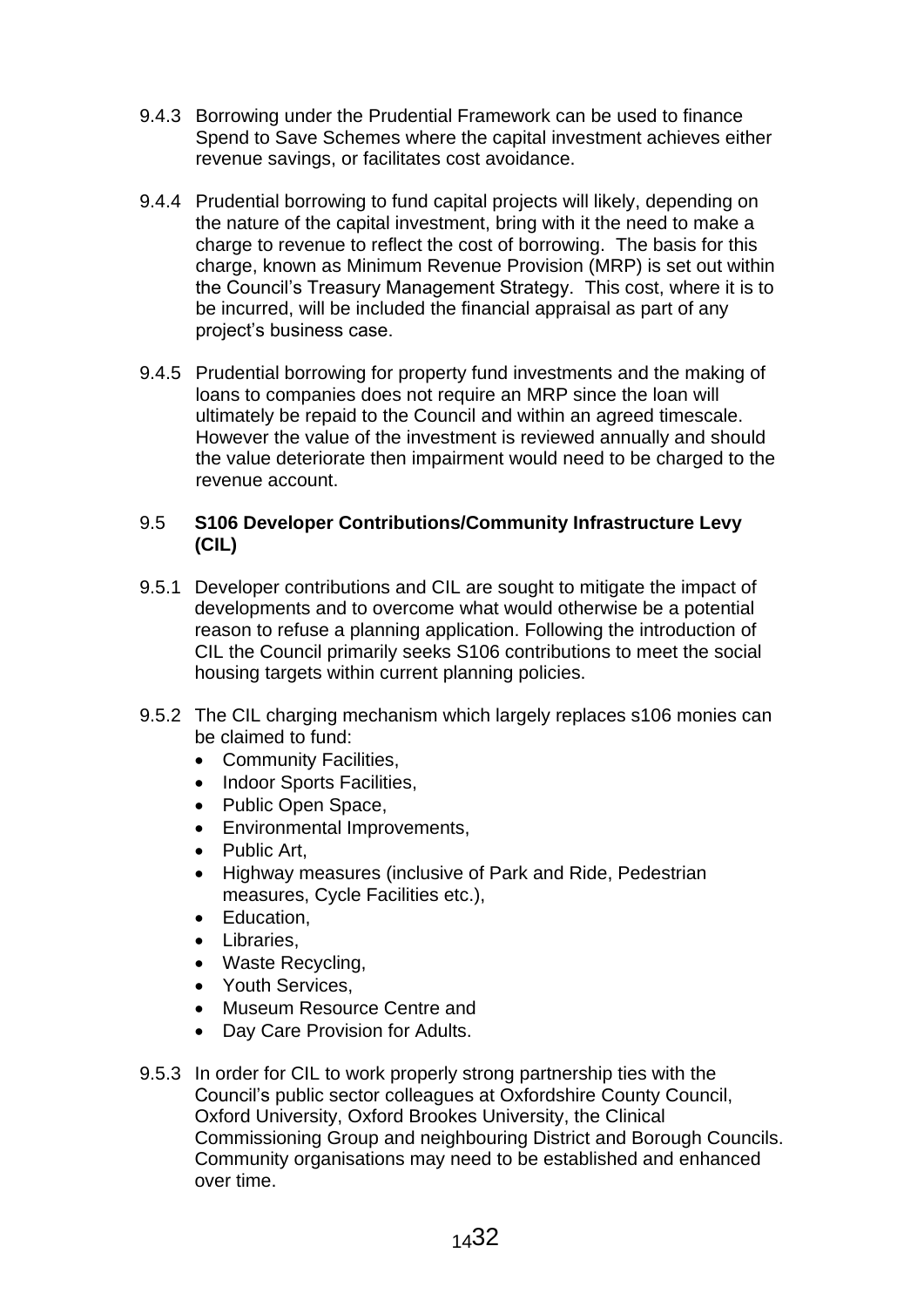## 9.6 **Revenue Contributions**

9.6.1 Revenue funding can be used to directly finance capital expenditure. The amount that is available is dependent on other revenue income and expenditure and is driven by the Medium Term Financial Plan. Revenue Reserves can also be used to supplement the in-year funding. The levels of revenue funding available overall are subject to the judgement of the Head of Financial Services (the section 151 officer) who will assess the necessary levels of general balances and earmarked reserves.

## 9.7 **External funding**

9.7.1 External funding can be sought to support capital schemes and indeed this is to be encouraged since it increases the level of resources available to the Council. However prior to submitting bids for grant funding, an assessment of the proposed scheme must be undertaken including all revenue implications and conditions of the funding. The Development Board and the Head of Financial Services must agree to the capital project and the submission of a funding bid prior to entering into any commitment.

## 9.8 **Housing Revenue Account Specific Funding**

- 9.8.1 Capital commitments can be funded from surpluses within the Council's Housing Revenue Account (HRA). The production of a 30 year HRA Business Plan, which is periodically reviewed, enables the funding needs of the Council's housing stock to be accommodated. The amount of surplus is influenced by rents which, for four years from 1/4/2016, have been limited by Government to a year on year decrease of 1%. Under the Government Rent Standard, since 1/4/2020 rents may only be increased by CPI +1% for a period of 5 years for local authority and housing association social rents. This in turn limits the amount of funding available to finance capital expenditure
- 9.8.2 The HRA can utilise prudential borrowing. The HRA had a debt cap from 2012 until recently but this cap has now been abolished by Central Government.
- 9.8.3 The HRA is charged with depreciation which, unlike the General Fund, is not reversed out and so is a real charge to the account. This amount is then available through the Major Repairs Reserve for financing new capital expenditure.
- 9.8.4 The resulting HRA Capital Programme provides for renovation and improvement of existing housing stock, tower block refurbishment and limited estate regeneration. Since the lifting of the HRA debt cap in 2018 there is now scope for purchasing or developing properties in the HRA. The Council makes use of this relaxation by purchasing social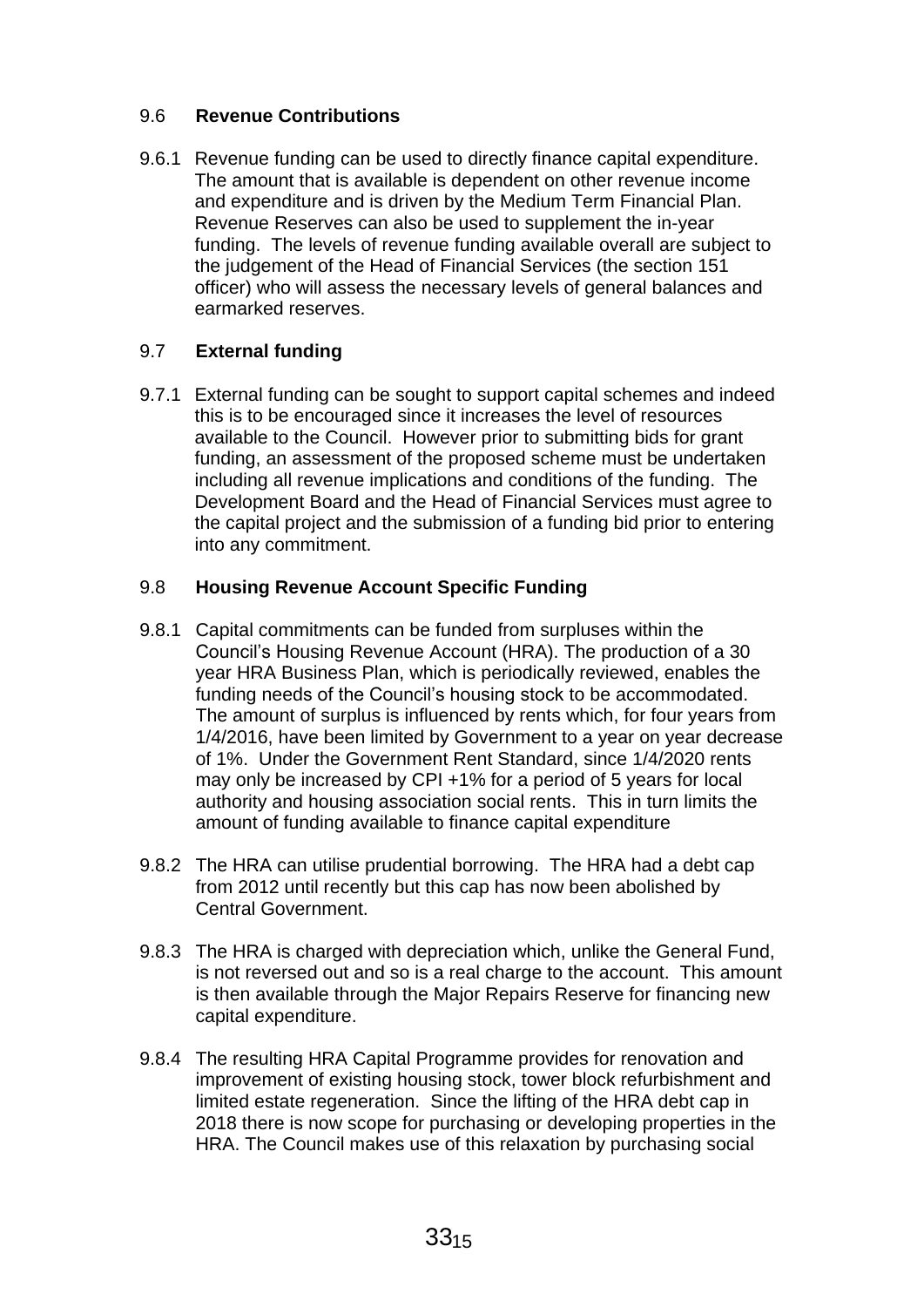housing developed by the Councils Housing development company Oxford City Housing Ltd (OCHL)

## **10. Financial Assessment of Business Cases**

## 10.1 **General**

- 10.1.1 Where proposals are all intrinsically part of the same project, these can be combined into one business case. Where they are distinct i.e. benefits will accrue if one part is undertaken but not the other, then separate modelling should be undertaken to give the option of taking one part without the other. Where there are potential variations within aspects of the project, an options appraisal should be undertaken.
- 10.1.2 For grant funded projects, separate analysis should be undertaken to ensure that any benefits outweigh any costs incurred in addition to that funded directly by grant. Grant projects are not risk free and care should be taken about the risks fall and the potential impact of those risks on the Council or the City. **Projects must be approved by the Chief Finance Officer prior to applying for grant funding**.
- 10.1.3 The purpose of the financial appraisal element of a business case is to:
	- identify the financial implications for the project,
	- allow comparison of project costs against the forecast benefits,
	- ensure the project is affordable; ensure every cost associated with the project is considered,
	- assess the financial impact of risks associated with the project
	- understand the project sensitivities and the potential impact of these
	- assess value for money, and
	- predict cash flow.

## 10.2 **Financial Analysis**

- 10.2.1 Financial analysis must be undertaken with support from the relevant service accountant. The Financial Analysis must include:
	- All marginal Capital and Revenue requirements
	- Impact on the Balance Sheet
	- The impact on the Revenue Account
	- The impact on cashflows
	- Overall affordability and funding
- 10.2.2 Costs which will no longer be incurred due to the project should be included as a benefit and likewise income which will no longer be received should be included as a cost.
- 10.2.3 The Financial Analysis must be undertaken on the basis of a full financial cost benefit analysis with all key assumptions identified, aiming for as much accuracy as possible. Costs and benefits should exclude VAT where this is recoverable but should include nonrecoverable tax (such as national insurance and corporation tax).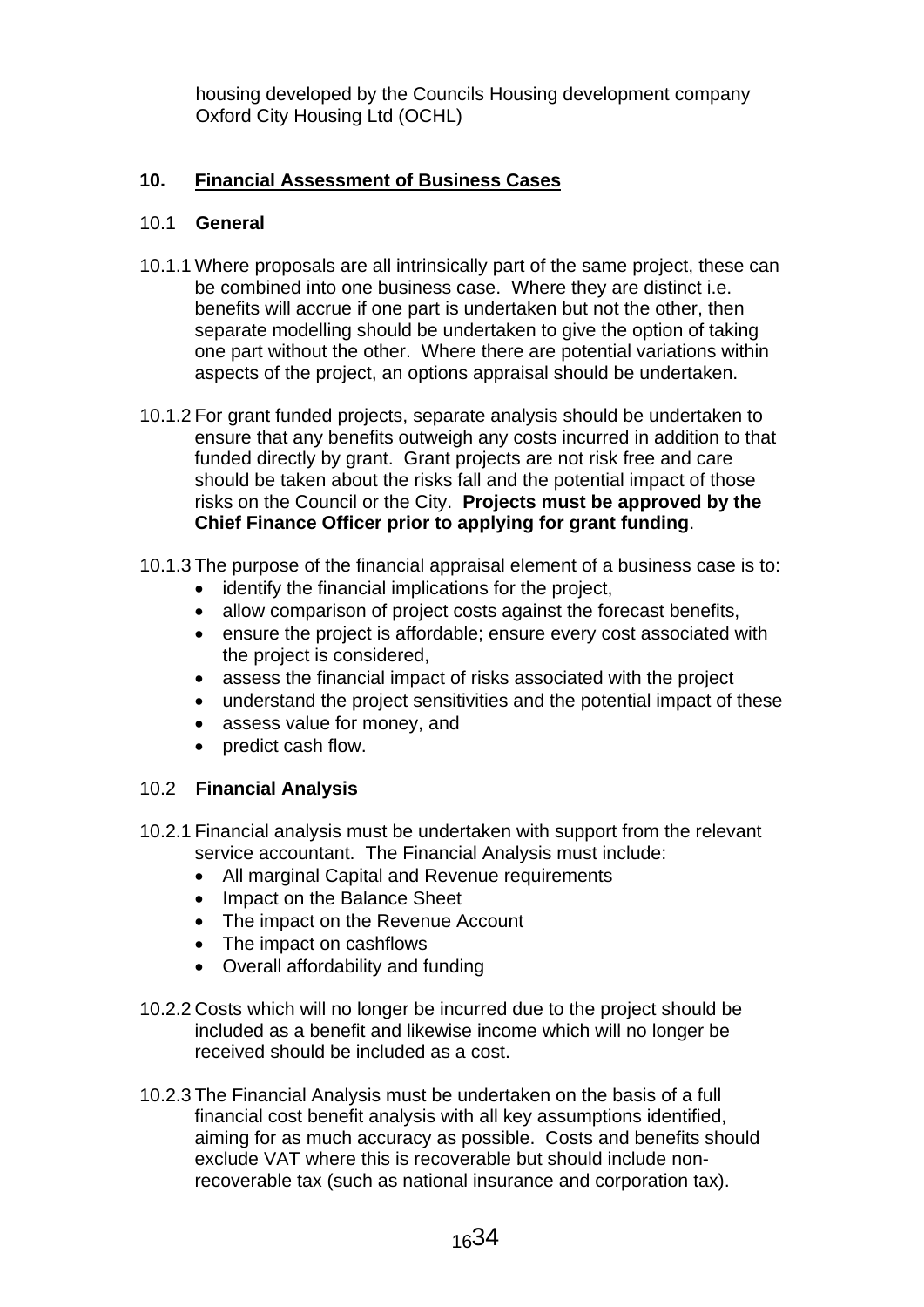Financial analysis must be iterative because as the business case is developed, earlier work must be revisited to verify the continued applicability and valuation of costs and benefits.

- 10.2.4 Capital Funding for capital projects must be assumed to be through borrowing unless there is specific funding for the project which only becomes available to the Council through undertaking the project i.e. the construction of a new building which directly frees up another asset for sale in which case the capital receipt from that potential sale can be used as financing or part-financing. Where it is proposed to use capital funding other than borrowing for financial analysis purposes, this must be explicitly agreed by a Finance Manager (the Financial Accounting Manager or the Management Accounting Manager). Where it has been agreed to use other funding sources in the financial analysis, care must be taken over timings and to ensure costs of bridge funding are included in the analysis.
- 10.2.5 The rate of interest to be used for borrowing will be based on PWLB rate projections indicated by the life of the asset and the expected timing of the funding requirement. Rates to be used will be set for each budget round by the Financial Accounting team.
- 10.2.6 The period of time each case is assessed over depends on the life of the asset / project. As a guide:
	- For capital based projects the assessment should be over the life of the asset and should include all costs and benefits for the whole of that life;
	- For revenue based projects the assessment should be over a 5 year period.
- 10.2.7 All costs and benefits must be clearly broken down so that it is clear what is included and so that the behaviours of the individual elements can be properly assessed and scrutinised. Costs and benefits with different behaviours and / or dependencies should therefore be separately identified. This analysis should be undertaken from both a cash and a revenue account perspective. Detailed workings should be available in excel format and all assumptions must be identified.
- 10.2.8 The overall impact on both the income and expenditure account and the impact on the balance sheet should be identified based on the analysis.
- 10.2.9 The following indicators must be provided for the financial cost benefit analysis:
	- Net Present Value (NPV)
	- Payback period (years)
	- Benefit/Cost Ratio
	- Internal Rate of Return (IRR)

The NPV, payback period and Benefit / Cost Ratio calculations must use a discount rate of 3.5% (as per the Treasury Green Book which is the discount rate the Council uses as a standard). The indicators must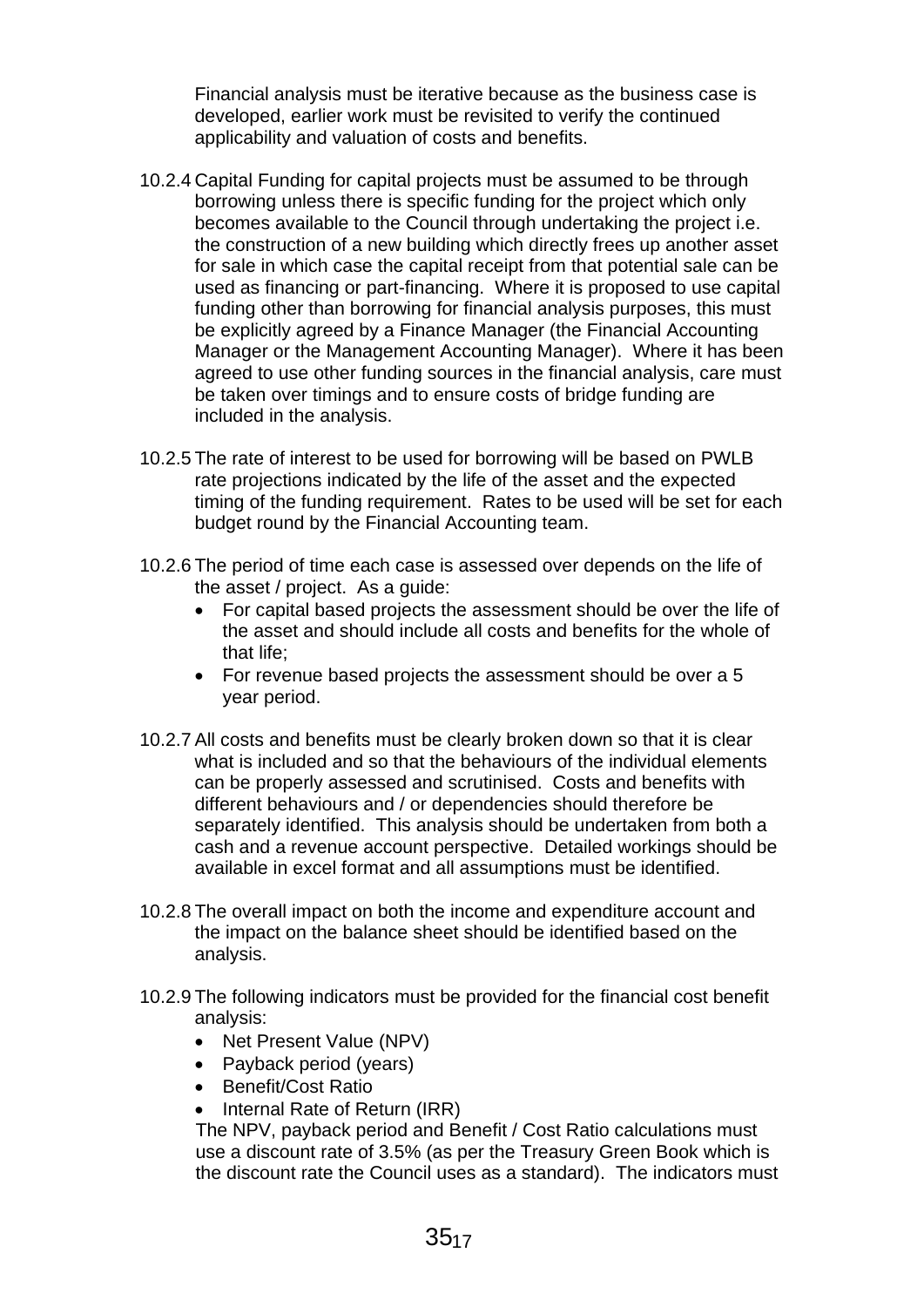be calculated using both a cash and a revenue basis. The payback period should be provided on a discounted and a non-discounted basis.

(NB there will be other non-financial costs and benefits and these should also be identified in the business case but not as part of the financial analysis element.)

## 10.3 **Risk Assessment**

A risk assessment should be undertaken using the Council's standard methodology. The assessment summarises the significant risks specifically related to the project and should explain clearly what the causes, consequences, controls and mitigations are and how the risks are managed. There are other high level risks inherent in capital programmes and these are covered in Section 14.

## 10.4 **Sensitivity Analysis**

- 10.4.1 Sensitivity analysis should be undertaken based on the risks of the project and the key assumptions adopted in the financial analysis. Sensitivity analysis concerns project risk and looks at alternative futures by measuring the impact on project outcomes or assumptions of changing values in which there is uncertainty.
- 10.4.2 The actual sensitivities used may vary from project to project but some basic sensitivities should include:
	- Costs more than expected by 5%
	- Expected savings / income less than expected by 5%
	- Costs more than expected by 5% AND expected savings / income less than expected by 5% The NPV and other indicators of each of these scenarios should be shown against the baseline case. Also:
	- How much would cost increase / savings need to reduce by to make the project unviable

#### 10.5 **Business Case Financial Assessment**

- 10.5.1 The key assessment criterion is the NPV measure. IRR can be a useful guide but also can be unreliable when comparing projects with different cash flows.
- 10.5.2 The Payback period is useful but normally doesn't take account of the discount factor, hence the need for inclusion of a separate discounted payback period.
- 10.5.3 The sensitivity analysis gives an indication of how the project will fare given variations, however judgment will have to be applied on the probability of those variations.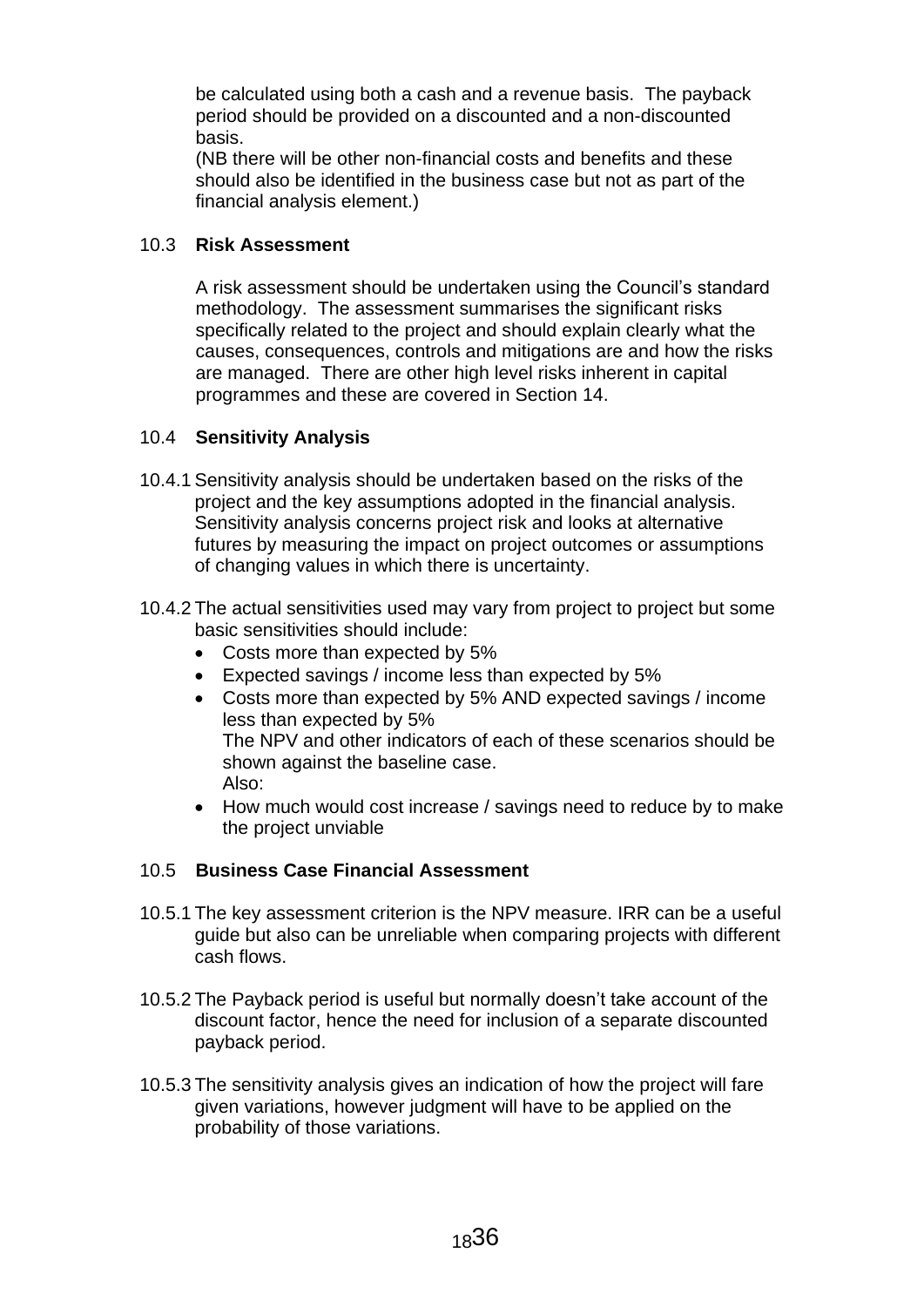10.5.4 Undertaking analysis of the cashflows and revenue impact allows the impact on both the profit and the liquidity of the organisation. It may be that there will be a limit placed on the amount of projects undertaken from a strategic perspective based on the cashflow and revenue impact and associated risks as well as other non-financial factors (such as capacity).

## 10.6 **Standard Models**

Standard base models will be developed and revised over time, however there can never be a one size fits all approach since all projects are different and the assumptions and sensitivities will vary from project to project, however some assumptions will be consistent to enable comparison between projects. These standard assumptions will be developed and refined over time by the Financial Accounting Team within Financial Services and in any case will be reviewed for each budget round. The standard assumptions will include what general inflation figures should be used for different types of expenditure and income; variations from this can be agreed, however justification for the variation would be needed.

## 10.7 **Inclusion of Financial Information in a Business Case Document**

Financial analysis of a project is undertaken using excel modelling techniques. It is not appropriate to include this in detail in the Business Case for a project. Instead the key aspects of the financial analysis should be summarised, identifying the key factors such as:

- Revenue impact
- Cashflow impact
- Summary of indicators
- Sensitivity impacts

## **11. Existing Property Investments**

- 11.1 The Council has a substantial portfolio of properties that are held for revenue or capital returns and not for service delivery. The gross book value of these properties as at 1st April 2020 was £125.9 million. Rent due to be received in 2020/21 is £12.5 million of which it is anticipated that £4.6 million will need to be written off due to the economic impact of the pandemic. This has already been included in the Council's forecasting.
- 11.2 Staff within the property team have experience dealing with commercial property from within the private sector.
- 11.3 It is recognised that lease and covenant strength is a key factor in relation to the maintenance of property rental income levels and therefore potential tenants and lease agreements are assessed for:
	- Tenancy Strength the ability of the tenant to pay rent on time and in full.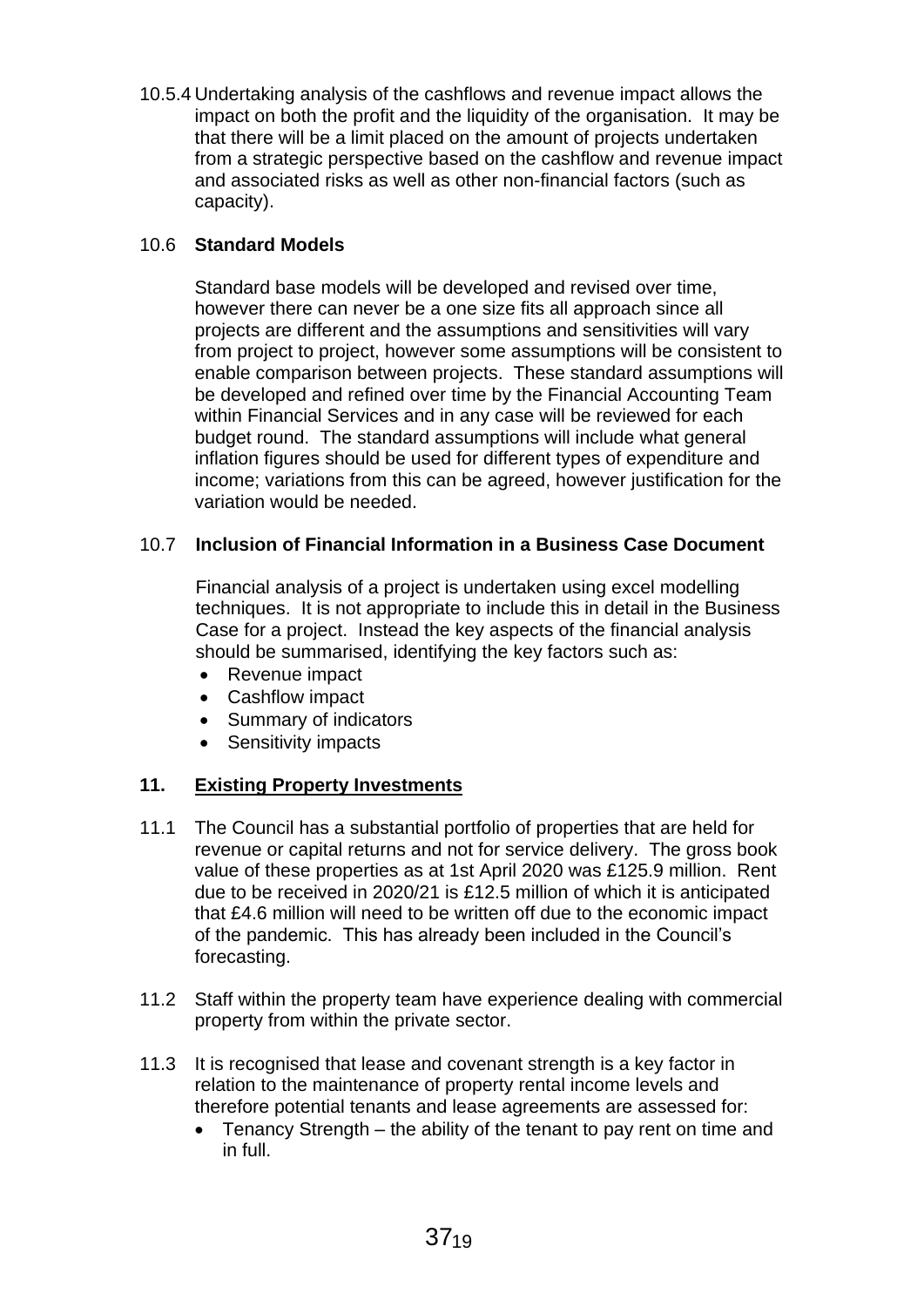- Lease length the unexpired term of the lease and any break clauses in the lease
- The risk associated with a tenant vacating and the potential to attract good quality replacements tenants at acceptable rental levels
- Repairing and other terms within the lease agreement

## **12. Loans to Companies**

12.1 In response to reducing resources the Council has looked to new delivery models to maintain service provision and continue its significant capital investment in the City which levers in other partners and innovative financing. These new delivery models include:

## 12.2 **Barton Oxford LLP**

- 12.2.1 In 2011 the City Council entered into a partnership with the property developer Grosvenor to undertake the development of a 94 acre residential led scheme to the North East of Oxford, Barton Park.
- 12.2.2 Planning permission has been secured for 885 homes (354 affordable) alongside a primary school, food store, community hub and park.
- 12.2.3 The authority has contracted to purchase the 354 affordable dwellings which it will transfer to its Housing Company or to its Housing Revenue Account.
- 12.2.4 There is no loan as such to the Barton Oxford LLP, however the Council did transfer some of its land which it was expecting to receive a payment plus interest. Due in the main to adverse market conditions, it is no longer expected that the Council will receive payment for this land and so the long term debtor was fully impaired in 2018/19.

## 12.3 **Oxford City Housing Ltd (OCHL)**

- 12.3.1 The City Council approved the establishment of a group of wholly owned housing companies in March 2016 and Oxford City Housing Limited (OCHL) (The Holding Company), Oxford City Housing (Investment) Limited (OCHIL) and Oxford City Housing (Development) Limited (OCHDL) were incorporated in September 2016.
- 12.3.2 The Companies' business plan includes the purchase of Barton Park properties plus the development of multiple development sites resulting in social dwellings plus additional market and shared ownership dwellings. The social dwellings are planned to be purchased by the Council's Housing Revenue Account.

## 12.4 **Oxpens West End Development Company Limited (OxWED)**

12.4.1 In January 2016 the Council entered into a joint venture with Nuffield College forming OXWED. The company acquired land from London and Continental Railways and following a period of master-planning will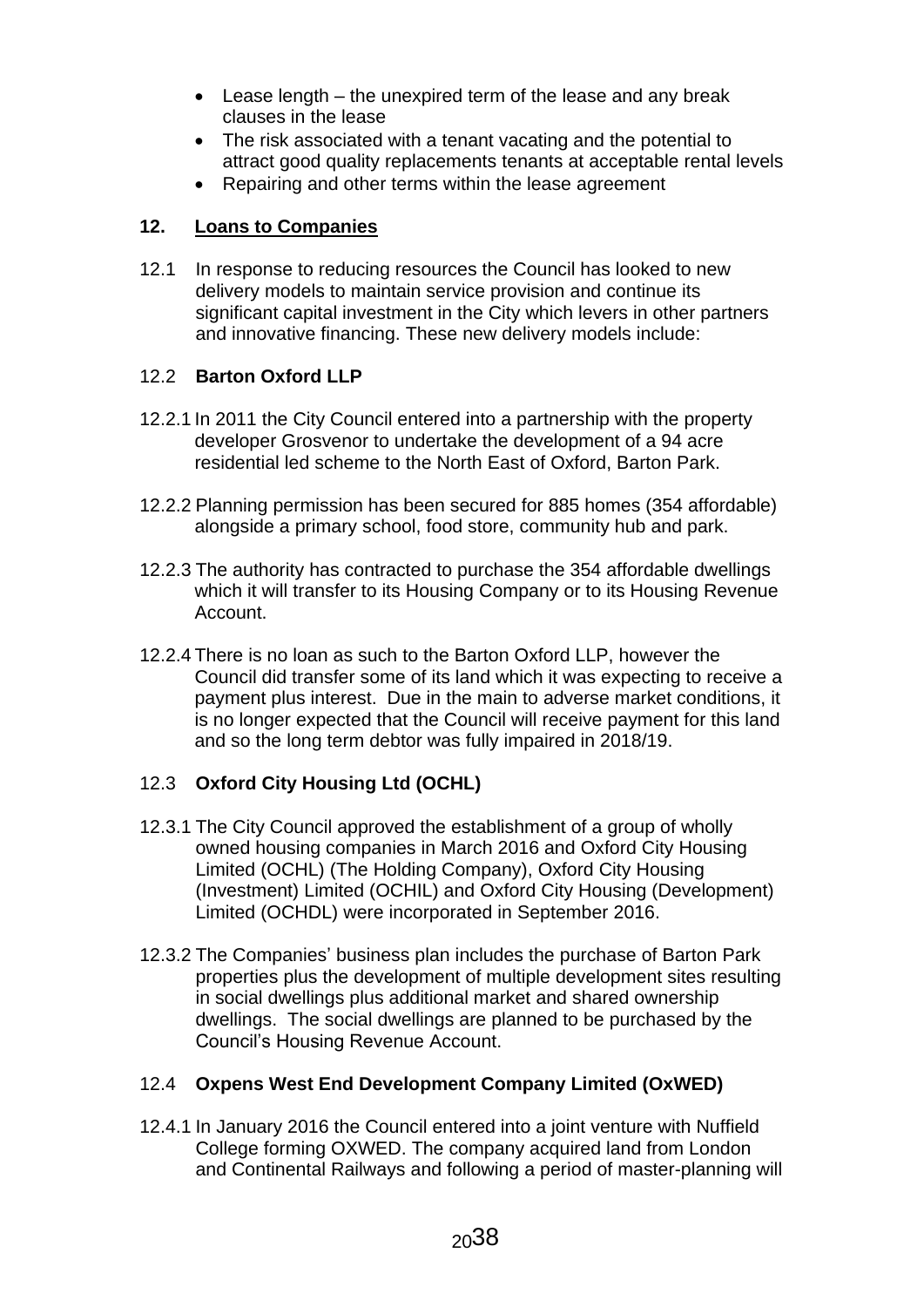procure a development partner, complete land assembly, and bring forward a scheme of comprehensive development comprising a new mixed use neighbourhood with business space and affordable and market homes.

12.4.2 The Council has also transferred its own related land holdings into the company at market value.

## 12.5 **Oxford Direct Services**

- 12.5.1 In 2017 the Council formed two wholly owned companies:
	- Oxford Direct Services Limited, a Teckal company largely providing services back to the Council and
	- Oxford Direct Service Trading Limited, a Trading Company which initially is limited to commercial waste collection but in future will expand to include all external trading activity
- 12.5.2 The two companies became operational on 1<sup>st</sup> April 2018.
- 12.5.3 The Council will remain the owner and purchaser of all assets that the companies will utilise to deliver their services, including vehicles and depots. These assets will be leased to the company at commercial rates over the life of the assets.

## 12.6 **Loans to the Companies**

- 12.6.1 As at 1<sup>st</sup> April 2020 the following loans that the Council had given to the companies were outstanding:
	- £9.70 million to OCHIL for the purchase of properties from the Housing Revenue Account and at Barton Park
	- £3.63 million to OCHDL for the purchase of land and development costs
	- £6.50 million to OxWED for the purchase of land from London and Continental Railways and £4.16 million for the purchase of land at market price from the Council
	- £0.10 million to OxWED for working capital
- 12.6.2 Further loans have been granted during 2020/21:
	- £3.51 million to OCHIL for the purchase of Barton properties
	- £15.21 million to OCHDL for the purchase of land and development costs
	- £0.50 million to OxWED for working capital
- 12.6.3 There are plans for further loans to the Housing Company to the value of £30 million for OCHIL and £126 million for OCHDL over financial years 2020/21 to 2024/25.
- 12.6.4 The Council either holds the land and property relating to the capital loans as collateral or has the ability to place a charge on the property. The Council ensures that due diligence is undertaken in all aspects of these new service delivery models and their activities. The business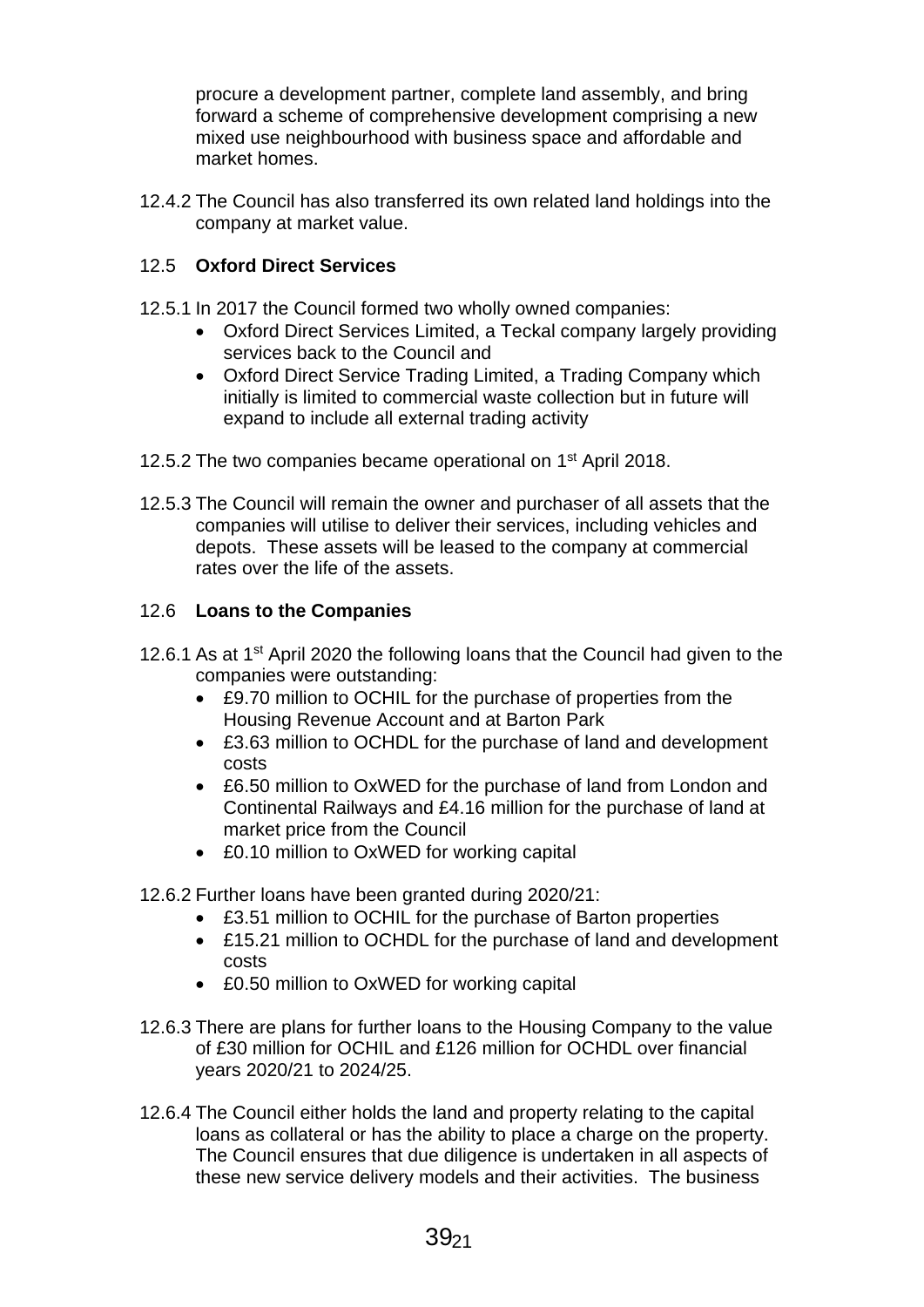plans of the Companies are monitored and if there is uncertainty over the repayment of these loans, the Council will make a charge for impairment to its revenue account. Currently the Council does not consider that there is any significant risk of non payment of these loans.

- 12.6.5 Any loan for capital purposes to a company in which the Council has an interest is categorised as capital expenditure by the Council. This means that the Council can take out external borrowing to fund the loans as necessary. The Council could fund such loans from many sources; however, the majority will be funded from internal and external borrowing. The Council will not make any MRP provision in respect of loans to a Company in which it has an interest on the basis that the loan will be repaid in full on the agreed terms. The Council will undertake these loans under powers other than its Treasury Management investment powers.
- 12.6.6 Interest rates charged on the loans will be set with reference to:
	- The level of collateral;
	- An assessment of the credit worthiness of the company; and
	- State Aid rules
- 12.6.7 Loan agreements will be put in place for any loans to Companies in which it has an interest. The agreements will detail:
	- The general terms under which the loan is advanced;
	- Loan repayment requirements;
	- What security there is on the loan with reference to collateral; and
	- Any loan covenants that must be adhered to.

## **13. Transformation Funding**

- 13.1 As a general rule it is not lawful to use capital resources to finance revenue expenditure; this is based on legislation applying to local authorities. DCLG issued the Statutory Guidance on the Flexible Use of Capital Receipts in March 2016. The Local Government Act 2003 ("the Act"), section 15(1) requires a local authority "… to have regard (a) to such guidance as the Secretary of State may issue, and (b) to such other guidance as the Secretary of State may by regulations specify …". The guidance on use of capital receipts flexibility is issued under section 15(1) of the Act and authorities are therefore required to have regard to it. A Direction made under section 16(2)(b) of the Act was also published to give the actual statutory powers to apply this flexibility. The guidance has been updated to include the financial years 2016/17 to 2020/21.
- 13.2 Oxford Direct Services Limited is undertaking a transformation project. The overall intention of the Transformation project is to transform the operations of Oxford Direct Services (ODS), increase their competitiveness and therefore increase the dividend paid back to the Council. The project consists of a number of elements including the replacement of assets, restructuring the workforce and improving the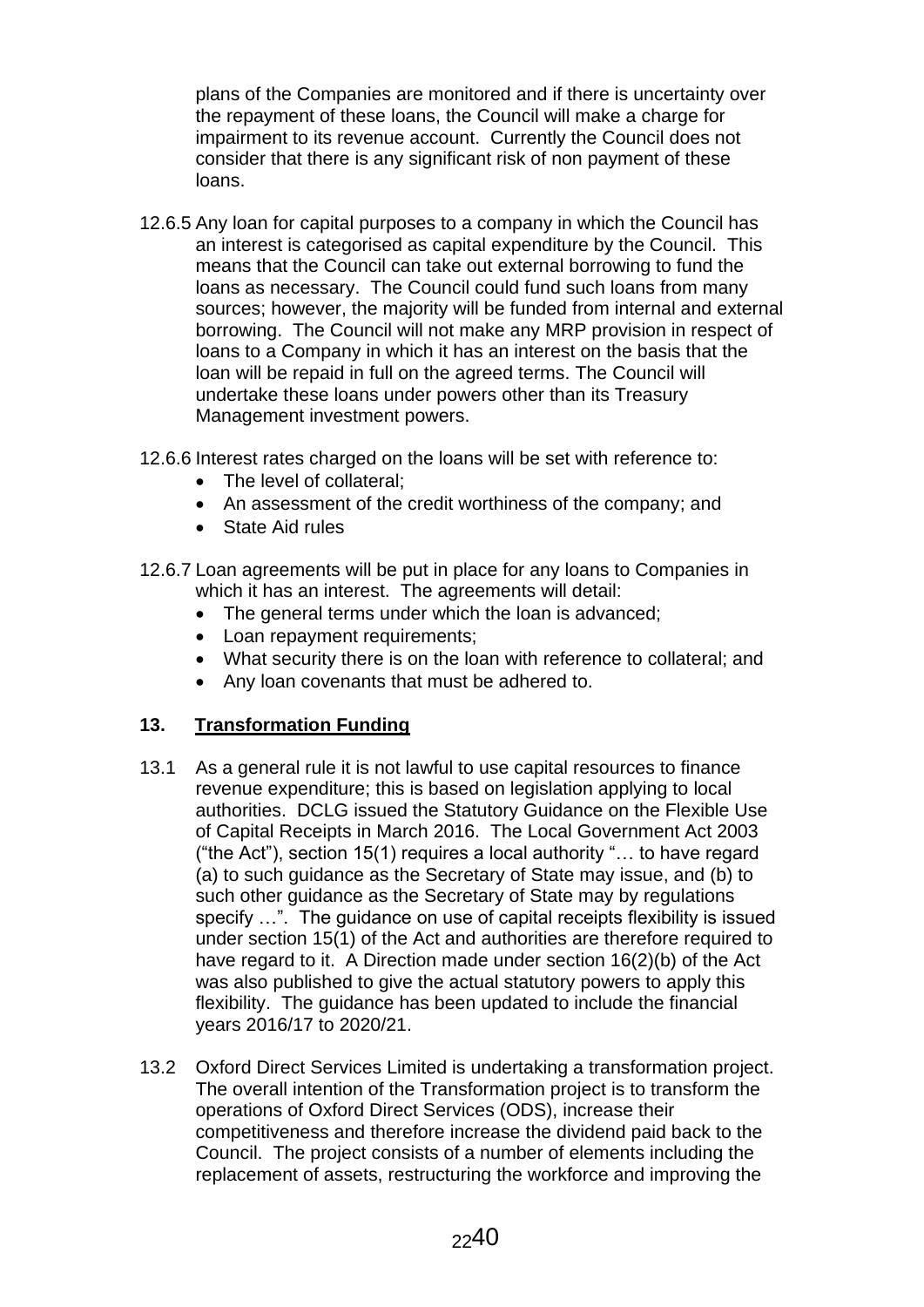ICT systems used by the Company. This update is concerned with the capitalised revenue costs of the transformation relating to technology, project management, consultancy and voluntary redundancy. There has been a £1.25 million capital transformation grant formally approved for ODS to fund this after considering the projected returns from the capitalised revenue aspects of the project. The capital grant was paid to ODS on the condition that it is repayable if the increased efficiencies and the increased dividend to the Council are not achieved.

- 13.3 Local authorities cannot borrow to finance the revenue costs of service reform. Local authorities can only use capital receipts from the disposal of property, plant and equipment assets received in the years in which this flexibility is offered. Local authorities may not use their existing stock of capital receipts to finance the revenue costs of reform. There were sufficient capital receipts both from general sales and from the repayment of the vehicle leases in place between the Council and Oxford Direct Services Limited to finance the capitalisation of the Oxford Direct Services transformation costs.
- 13.4 The progress and delivery of the capitalised revenue cost element must be reported on an annual basis within the Capital Strategy. Due to the effects of the Covid-19 pandemic and delays in the implementation of the QL computer system, the planned savings to ODS have been understandably delayed, however ODS remains confident that the expected efficiencies can still be achieved, although in later years than originally anticipated.

#### **14. Risk Management**

- 14.1 Risk is the threat that an event or action will adversely affect the Council's ability to achieve its desired outcomes and to execute its strategies successfully.
- 14.2 Risk management is the process of identifying risks, evaluating their potential consequences and determining the most effective methods of managing them and/or responding to them. It is both a means of minimising the costs and disruption to the organisation caused by undesired events and of ensuring that staff understand and appreciate the element of risk in all their activities.
- 14.3 The aim is to reduce the frequency of adverse risk events occurring (where possible), minimise the severity of their consequences if they do occur, or to consider whether risk can be transferred to other parties. The corporate risk register sets out the key risks to the successful delivery of the Council's corporate aims and priorities and outlines the key controls and actions to mitigate and reduce risks, or maximise opportunities.
- 14.4 To manage risk effectively, the risks associated with each capital project need to be systematically identified, analysed, influenced and monitored.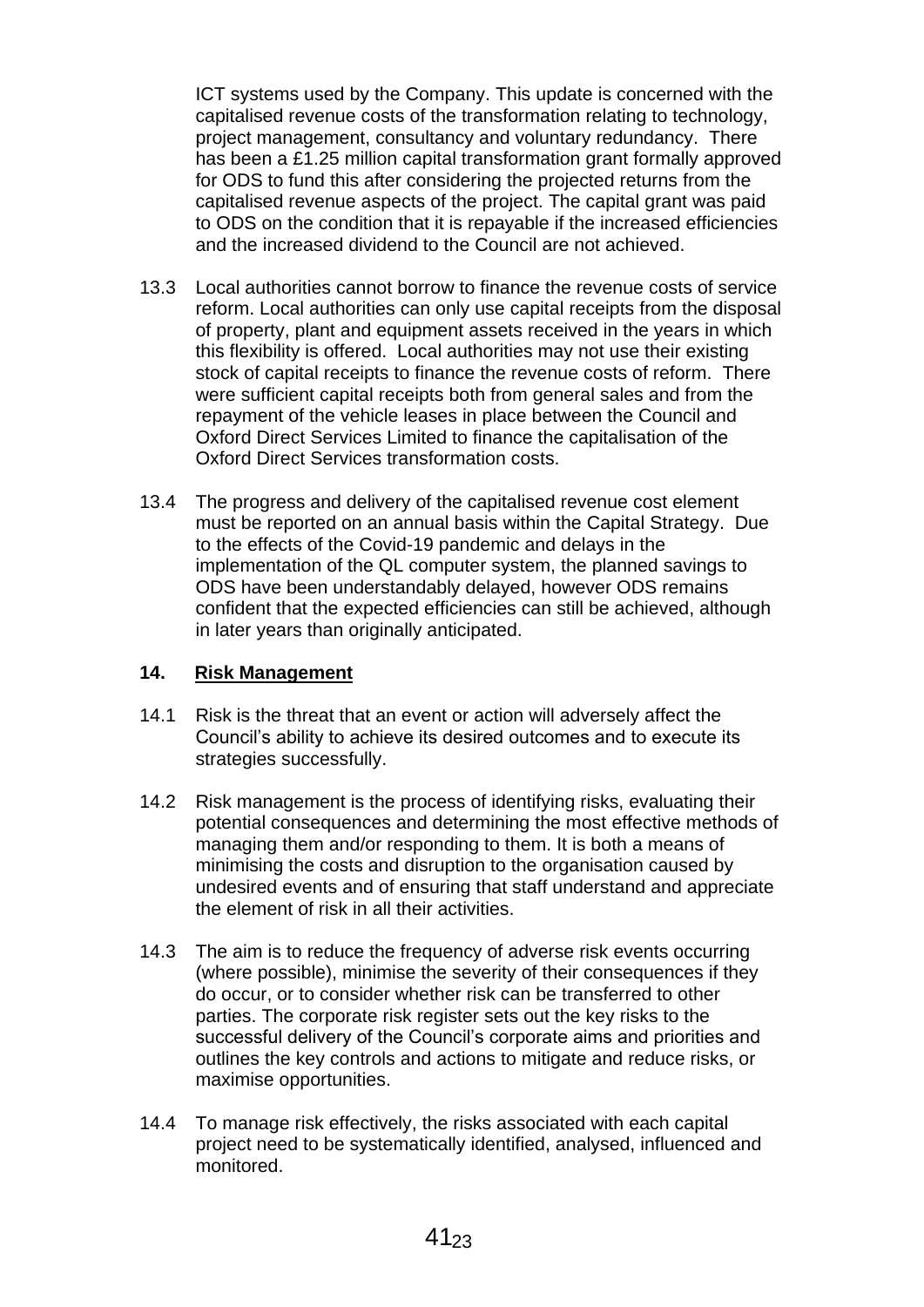- 14.5 It is important to identify the appetite for risk by each scheme and for the capital programme as a whole.
- 14.6 The Council accepts there will be a certain amount of risk inherent in delivering the desired outcomes of the Oxford2050 Vision. The Council seeks to keep the risk of capital projects to a low level whilst making the most of opportunities for improvement. Where greater risks are identified as necessary to achieve desired outcomes, the Council seeks to mitigate or manage those risks to a tolerable level. All key risks identified as part of the capital planning process are considered for inclusion in the corporate risk register.
- 14.7 In producing its capital plans, the Council will ensure that its approach to activities is proportional to its overall resources so that undue risk is not placed on the Council's future financial position.
- 14.8 The Following risks should be included in the Project Risk Assessment:
	- **•** Credit Risk

This is the risk that the organisation with which the Council has invested capital monies becomes insolvent and cannot pay the investment returns or complete the agreed contract. Accordingly, the Council will need to ensure that robust due diligence procedures cover all external capital investment. Where possible contingency plans will be identified at the outset and enacted when appropriate.

• Liquidity Risk

This is the risk that the timing of any cash inflows from a project will be delayed, for example if other organisations do not make their contributions when agreed. This also includes the risk that the cash inflows will be less than expected.

• Legal and Regulatory Risk

This is the risk that changes in laws or regulation make a capital project more expensive or time consuming to complete, make it no longer cost effective or make it illegal or not advisable to complete. Before entering into capital expenditure or making capital investments, the Council must understand the powers under which the investment is made. Forthcoming changes to relevant laws and regulations must be kept under review and factored into any capital bidding and programme monitoring processes.

• Interest Rate Risk

Interest rate risk must be considered at a project level where there are potential project level impacts, for instance through contractual conditions or through the effect on expected returns from the project.

• Inflation Risk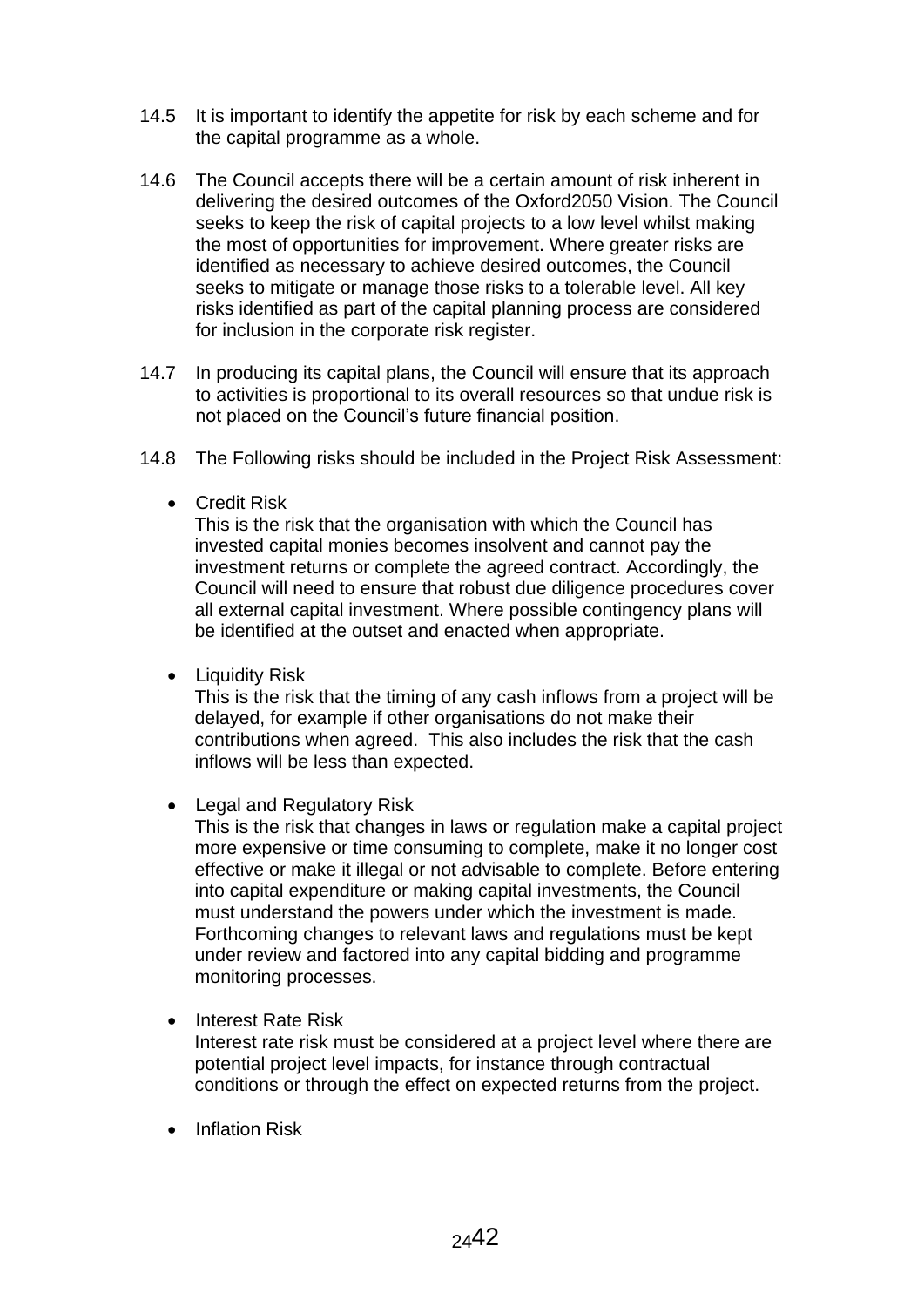Inflation risk must be considered at a project level where there are potential project level impacts, for instance through contractual conditions or through the effect on expected returns from the project.

- Fraud, Error and Corruption This is the risk that financial losses will occur due to errors or fraudulent or corrupt activities. Officers involved in any of the processes around capital expenditure or funding are required to follow the Council's policies and procedures.
- 14.9 The Following risks are considered at a Corporate level as part of the overall capital and revenue budgeting process:
	- Interest Rate Risk

This is the risk that interest rates will move in a way that has an adverse effect on the value of capital expenditure or the expected financial returns from a project. Interest rates will be reviewed as part of the on-going monitoring arrangements to identify such adverse effects. As far as possible exposure to this risk will be mitigated via robust contract terms and when necessary contract re-negotiations.

• Exchange Rate Risk

This is the risk that exchange rates will move in a way that has an adverse effect on the value of capital expenditure or the expected financial returns from a project. Where relevant, exchange rates will be reviewed as part of the on-going monitoring arrangements to identify such adverse effects. As far as possible exposure to this risk will be mitigated via robust contract terms and when necessary contract renegotiations.

• Inflation Risk

This is the risk that rates of inflation will move in a way that has an adverse effect on the value of capital expenditure or the expected financial returns from a project. Rates of inflation will be reviewed as part of the on-going monitoring arrangements to identify such adverse effects. As far as possible exposure to this risk will be mitigated via robust contract terms and when necessary contract re-negotiations.

#### **15. Other Considerations**

Capital Schemes must comply with legislation, such as the Disability Discrimination Act, the General Data Protection Regulations (GDPR), building regulations etc.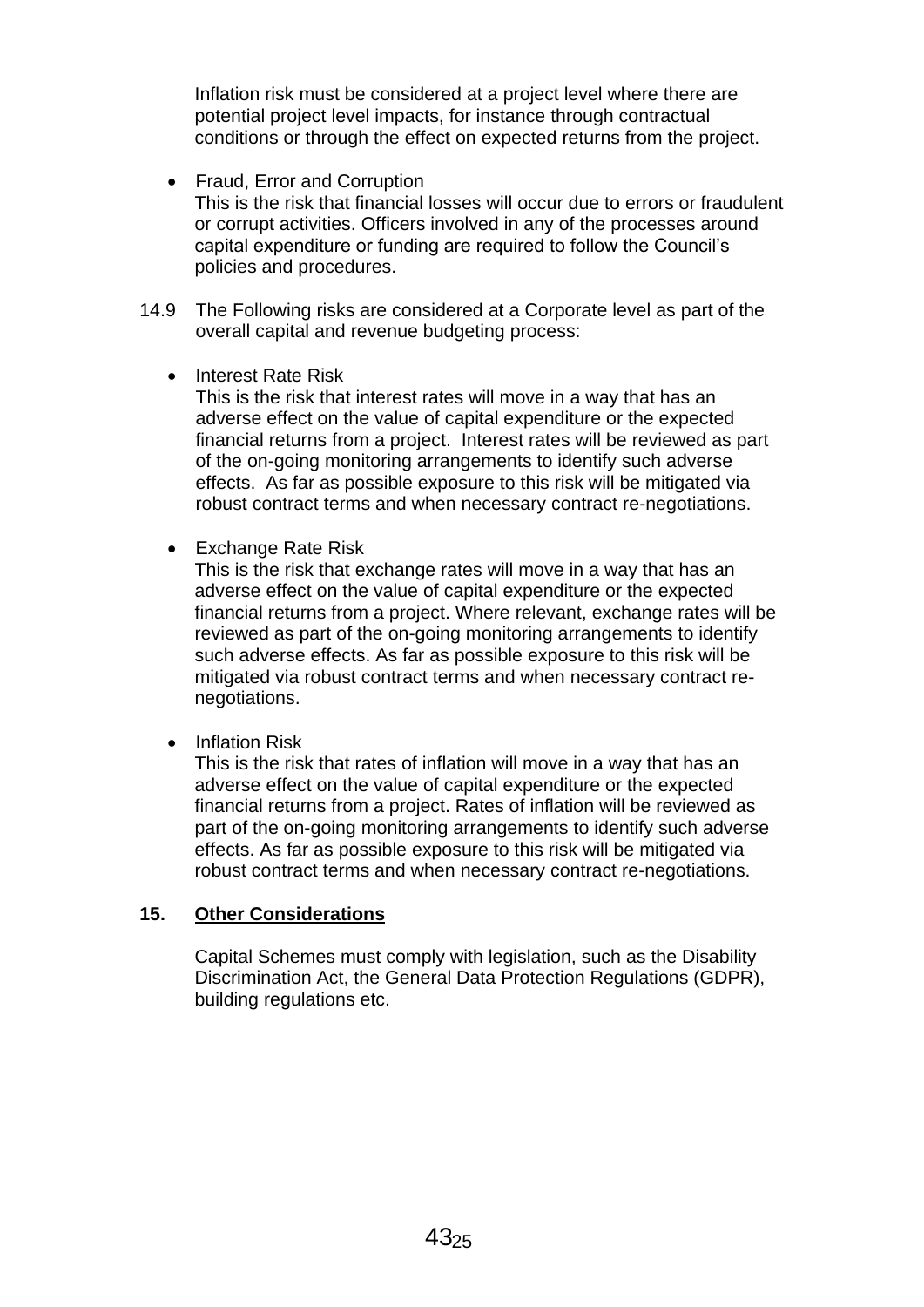## **Capital Scheme and Major Projects Process**

#### **Overview**

Projects will be worked up through a number of controlled stages. On completion of a stage, the enabling body will approve the project to continue to the next stage or may prematurely close the project.

The process aims that all projects should:

- **Naximise our resource**
- Work collaboratively
- Not be afraid to fail

The council's project delivery process is made up of six stages:

- 1. Ideas and proposals identifying a concept, providing more information and identifying resources needed
- 2. Feasibility and options appraisal developing an idea/proposal and identifying any issues that need to be overcome or may prevent your project progressing
- 3. Design and Specification develop the business case and establish the requirements and full costs to enable successful delivery of the project
- 4. Pipeline approved projects that are waiting for confirmation of funding
- 5. Delivery implementing the approved project in line with the business case
- 6. Closure reviewing the delivered project to see what went well and what lessons can be learned

#### **Ideas and proposals**

Ideas can come from different places – team plans, members, strategies, service/action plans, people in the community, reviews and audits

The purpose of this stage is to:

- set out clearly what the idea is
- provide supporting information on why it should be prioritised
- **EXEC** identify the resources needed to take it forward

#### **Submitting a project proposal**

Ideas and proposals need to be:

- supported and approved by the relevant Head of Service
- put forward using the Proposal template to the Project Management Office (PMO) by email

A proposal will outline the scheme in enough detail to enable the Review Panel to make a recommendation to either Development Board or Operational Delivery Group (ODG). They, in turn, will make a recommendation to the Corporate Management Team (CMT) to make the decision to proceed.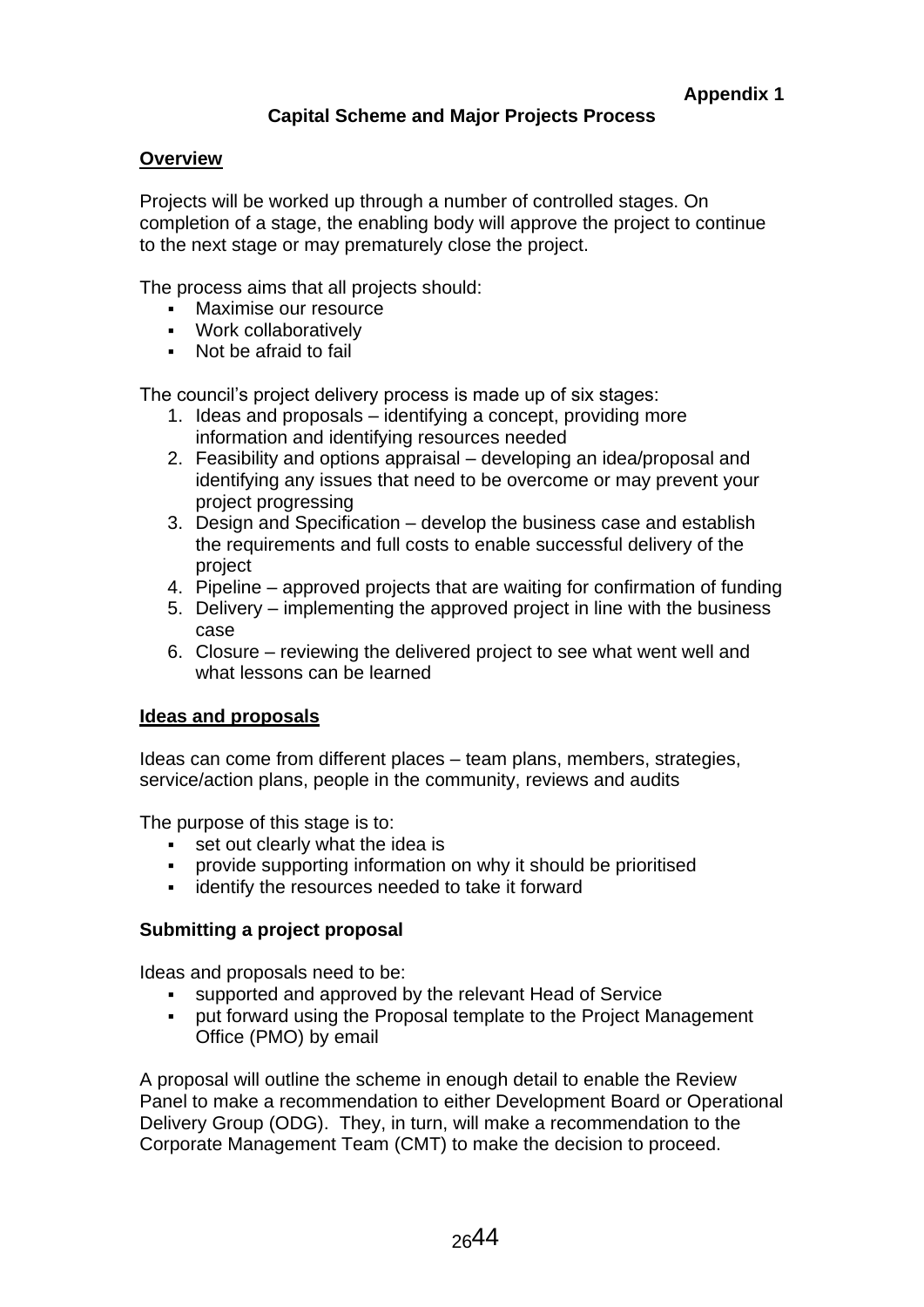## **Possible outcomes**

There are a number of outcomes to a project proposal:

- **i** it may be rejected by the Review Panel
- If may be approved by the Review Panel but rejected by Development Board or ODG
- It may be approved in initial stages but be rejected by CMT
- it may be added to the pipeline of future project

## **Feasibility funding**

A proposal scheme may need feasibility funding to help it progress. An R&D feasibility fund is available to support the development of projects at their early, discovery stages.

- **Proposal** to help develop the project proposal
- **Feasibility** to help develop of the outline business case
- **Design & Technical Specification** to help develop the full business case

It is important to be aware that if the project doesn't progress to the construction of an asset, the sum advanced will become a revenue cost for the service

#### Use of the feasibility fund

The fund can be used:

- to procure goods, services and resources as required
- to secure project resources (if this is for an individual project)

#### It **cannot** be used:

- to recruit general resources that will be used across more than one project
- if the project it is for cannot be 'capitalised' (i.e. is a revenue project not creating an asset)

#### Making a request for feasibility funding

Project managers must develop and submit proposals and outline business cases to the Review Panel. This can include requests for feasibility funding. These documents are assessed and recommendations on next steps are then made for Development Board consideration.

Should Development Board accept the recommendations of Review Panel, the R&D Feasibility Fund sum will be allocated.

#### Accounting for feasibility funding

A full business case will need to:

- ensure the project budget requirement includes any previously used R&D Feasibility Fund allocations
- **EXED** include any revenue funds used in the recruitment of a project resource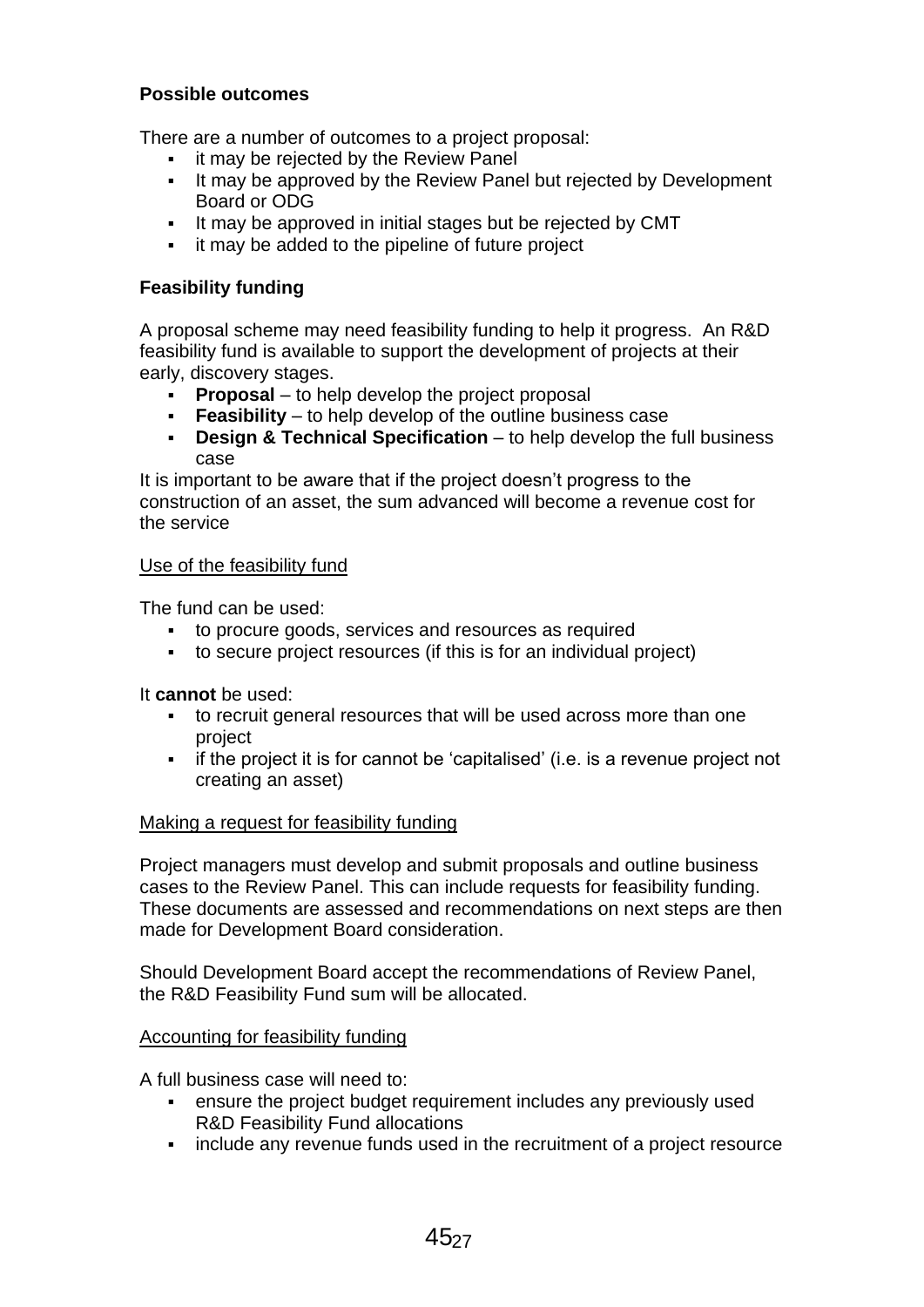#### Transferring revenue to capital funding

It may be possible to move legitimate costs initially coded to revenue to a newly approved capital budget once approved by Council **unless**:

- the revenue cost was in a previous financial year
- the request was made too close to the budget approval process

#### Officer decisions and the allocation of feasibility funding

The value of the R&D Feasibility Fund is set as part of the annual capital budget process with ongoing oversight by the Development Board's Review Panel. It should be noted that, where requested sums are £10,000 or more, the Council is legally required to publish the decision to spend the money.

The Project Management Office (PMO) will assist with the completion of the 'delegated decisions to officers' form and seek signatures of the decision taker and confirming officers who include the Head of Financial Services (Section 151 Officer) and the Monitoring Officer.

#### Recording feasibility funding allocations

The PMO and Financial Services maintain a register of projects, and this will include any feasibility sums allocated. Financial Services will vire any agreed sum from the R&D Feasibility Fund to the appropriate project budget code.

The Head of Financial Services will remain the 'Approver' of expenditure, as set out in the scheme of delegation, within the Agresso financial system. This ensures there is no unauthorized expenditure from the overall budget code.

#### **Writing a good proposal**

A good proposal would ideally meet one or more of these criteria:

- it meets one or more of our corporate priorities
- **i** it is essential work
- **i** it generates income or lead to service improvements
- **i** it saves the council money
- it makes a difference to local communities
- has a positive impact on the environment

#### **Feasibility and options appraisal**

This stage is primarily for large capital projects. Smaller scale and ICT projects will move directly to the design and specification stage.

The feasibility and options appraisal stage is about developing the idea/proposal and identifying any issues that need to be overcome or may prevent the project progressing. Feasibility work undertaken will enable the Development Board to understand if a project is feasible and viable and whether the project should progress into detailed design. This stage may take many weeks or months and may require assistance from 'Oxford Direct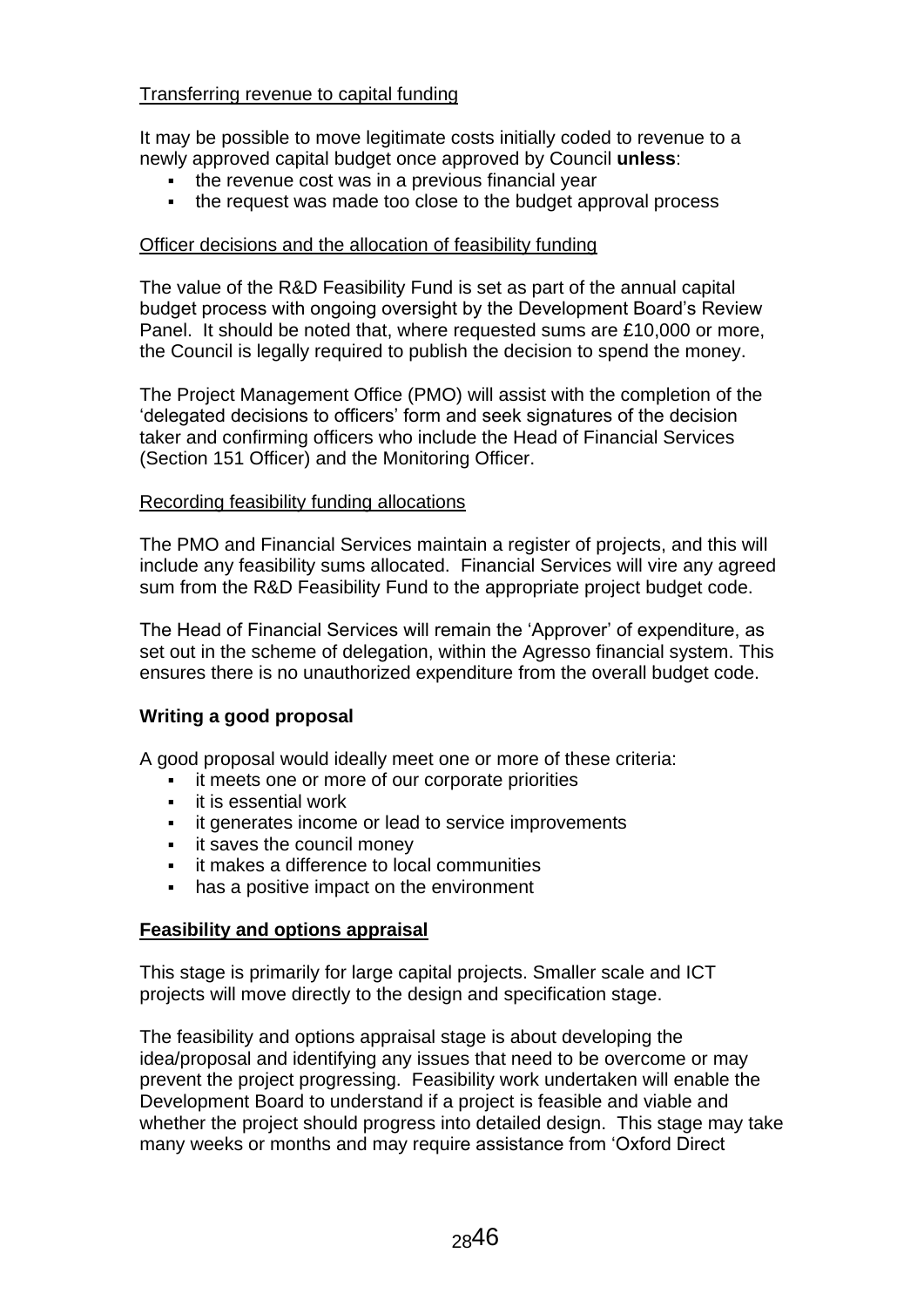Services' or externally procured professional services. External funding sources may be identified at this stage.

There are a number of things to consider when entering into the feasibility stage. What to consider:

- 1. What options have been considered
- 2. What consents and from which agencies are these required?
	- What is the timescale for delivery of these?
	- Are they showstoppers?
- 3. What will it cost and how will it be funded
- 4. What is the return on investment? How long will it take to deliver? What other benefits are anticipated?
- 5. What other benefits will there be financial or non-financial
- 6. What risks have you identified and how have they been managed or plans to mitigate?
- 7. Are there Corporate Impact Assessments needed e.g. Equalities Impact Assessment, Privacy Impact Assessment
- 8. CDM pre-construction checklist
- 9. Corporate Health & Safety
- 10.What resources will you need for the next stage (either implementation or detailed design)
- 11.Who will be on the team?
	- Oxford Direct Services?
	- Other internal?
	- External support?
- 12.Direct Services to express interest in project and demonstrate competency/value for money
- 13.External influences
	- Procurement
	- Funding/Grants
	- Members
	- Planning both our the Council's own Planning Service and outside
- 14.Soft market testing
- 15.Roadmap for implementation including proposed start date
- 16.Lessons learned

#### **Site surveys**

This stage may require you to consider site surveys and Construction Design and Management (CDM) will need to be considered.

## **Writing an Outline Business Case**

Two business case templates are available:

- **Business Case for Physical Assets**
- **Business Case for Efficiency Projects**

The appropriate template should be selected. Supporting feasibility reports and documentation should also be submitted along with the Business Case. An outline Business Case that is supported and approved by the relevant Head of Service is to be produced at the end of this stage.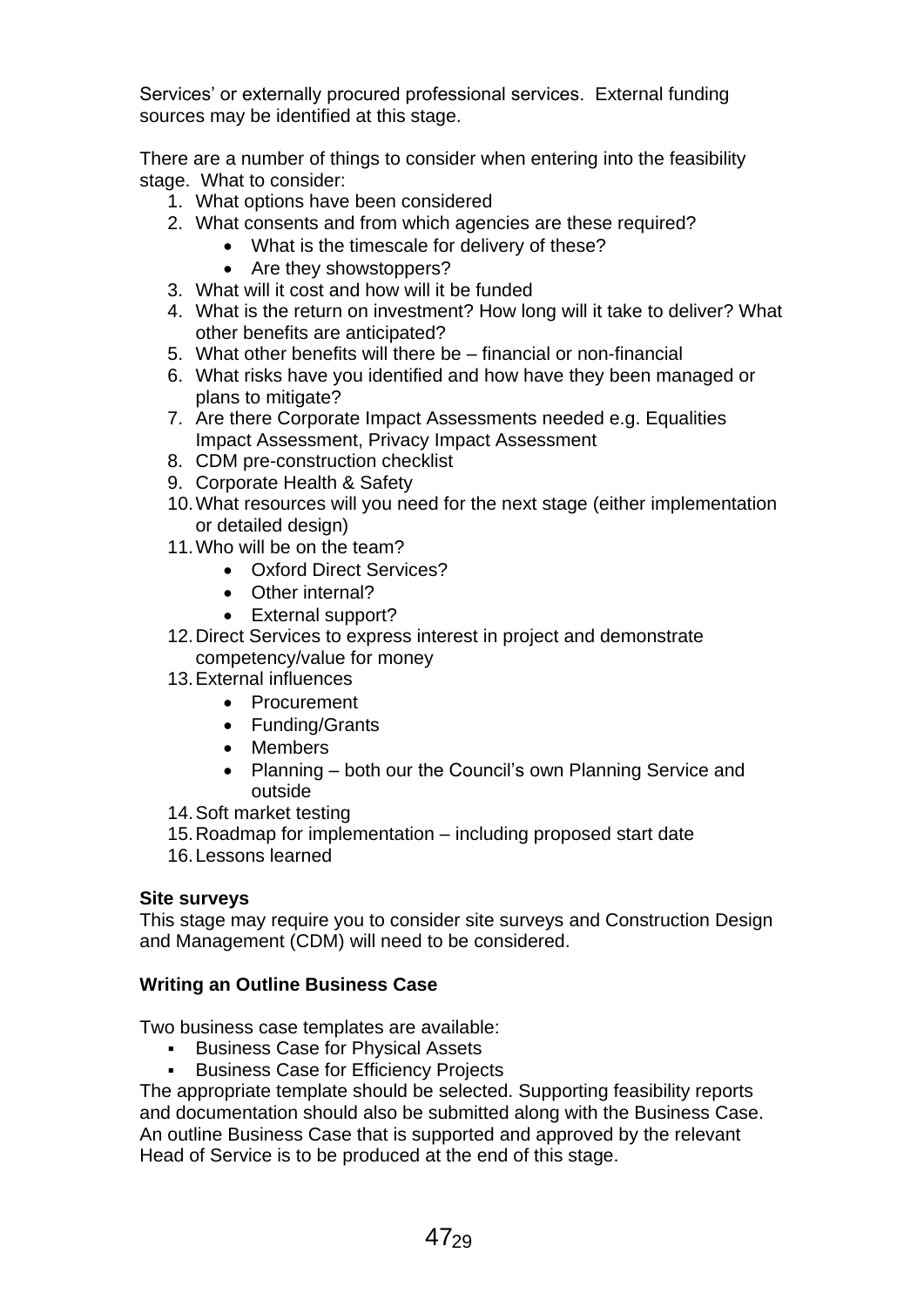Smartsheet 'Project Updates' will be issued during this stage.

## **Feasibility funding**

Feasibility funding may be needed to support the development of the project.

#### **Outline business case**

A good Outline Business Case would ideally meet one or more of these criteria:

- the proposed project is feasible, viable and deliverable
- it will continue to meet corporate priorities
- $\blacksquare$  it is still essential work?
- **i** it will still generate income or lead to service improvement
- **EXECT** it still looks like it will make a difference to local communities

## **Design and Specification**

Large capital projects will need to have been through the feasibility and options stage before this stage. This stage will develop the business case and establish the requirements and full costs to enable successful delivery of the project.

## **Full Business Case**

Two business case templates are available:

- Business Case for Physical Assets
- **Business Case for Efficiency Projects**

The appropriate template for the scheme should be selected. Supporting feasibility reports and documentation should also be submitted along with the Business Case. A full Business Case needs to be supported and approved by the relevant Head of Service.

#### **Review and recommendations**

The PMO will review any submitted Business Case through a Review Panel. There are four recommendations the Review Panel may make:

- The Business Case needs further information/revision. The Business Case form will be returned to the author describing what additional information is required
- The Business Case will not be progressed
- The Business Case will be progressed but to be added to a pipeline of projects for future delivery
- The Business Case will be submitted to
	- the Development Board for capital programme evaluation (for large capital projects
	- Operational Delivery Group (for smaller scale and ICT projects)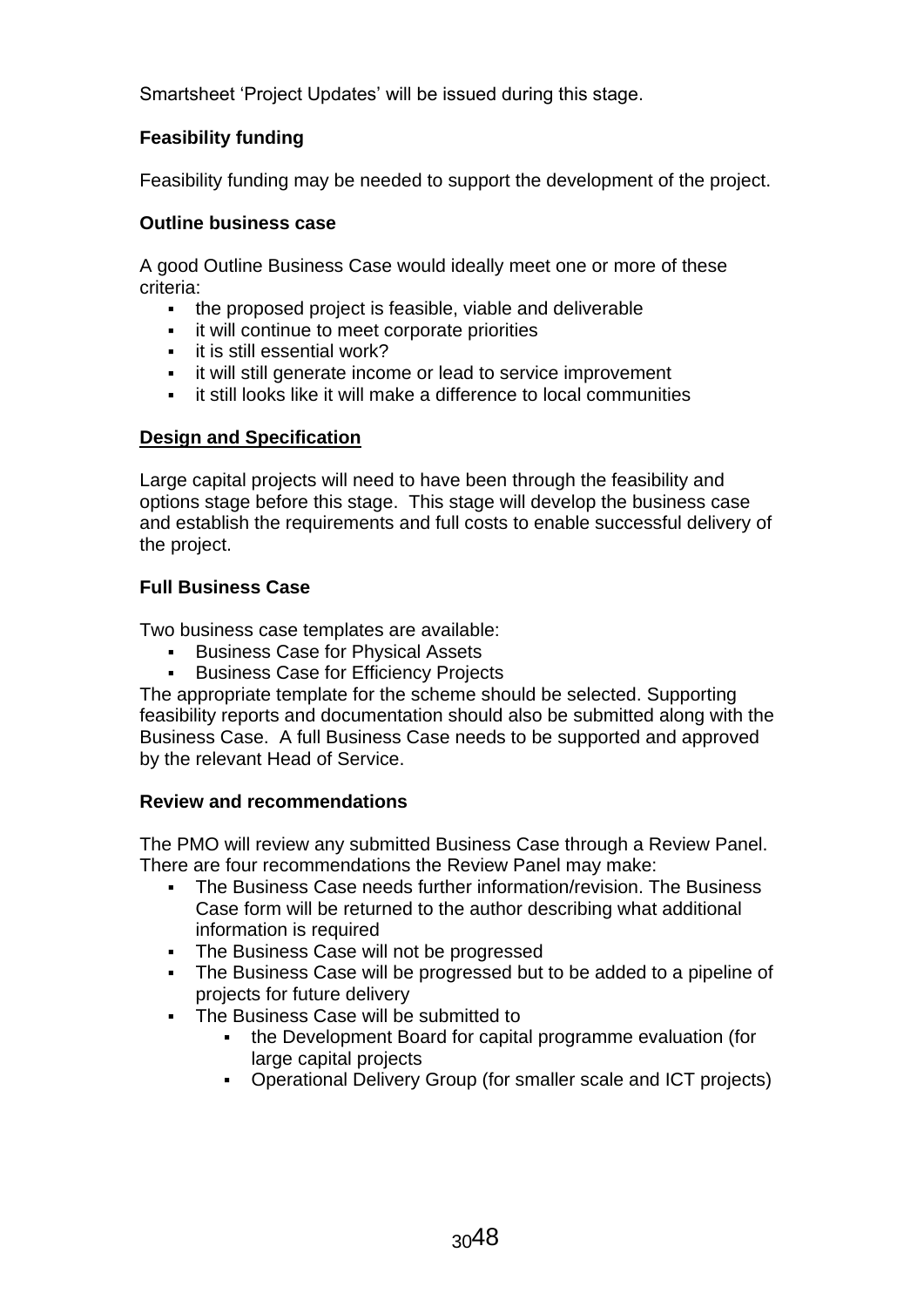## **For large capital projects**

The full business case will enable the Development Board to determine whether funding commitment should be recommended and contracts awarded or whether the project should be held back in favour of another project that better achieves the organisation's key priorities. Development Board will make recommendations to the Corporate Management Team (CMT) regarding the projects to be included in the Capital Programme.

## **For smaller scale and ICT projects**

The full business case will enable the Operational Delivery Group to determine whether funding commitment should be recommended and contracts awarded or whether the project should be held back in favour of another project that better achieves the organisation's key priorities.

## **Funding**

The Council has a defined process for agreeing the budget for the next financial year.

#### **Projects pipeline**

This stage is a holding position and relates to projects whose full business case has been approved but is awaiting confirmation of the funding being included in the Council's capital budget. A number of business cases may be received, and approved for progression, throughout the year. These business cases will form a pipeline of potential projects. These approved business cases will be evaluated against a set of criteria which will prioritise them and enable Development Board and CMT to indicate which business cases to take forward, and therefore, what budget to request from Council.

#### **Project delivery and progress monitoring**

Once approved, projects are delivered against their full business case. Periodic update reports enable the Development Board, Operational Delivery Group and Corporate Management Team to monitor costs, current status, risks, and issues relating to delivery.

#### **How projects are monitored**

#### Project updates

The Council uses Smartsheet to:

- request project updates from project managers
- update project spend against projects

Update requests are issued by email on 6th of each month with the update provided within 5 working days. The information is then reviewed as follows:

 Directors and Heads of Service review progress for all schemes to enable the effective management of the capital programme;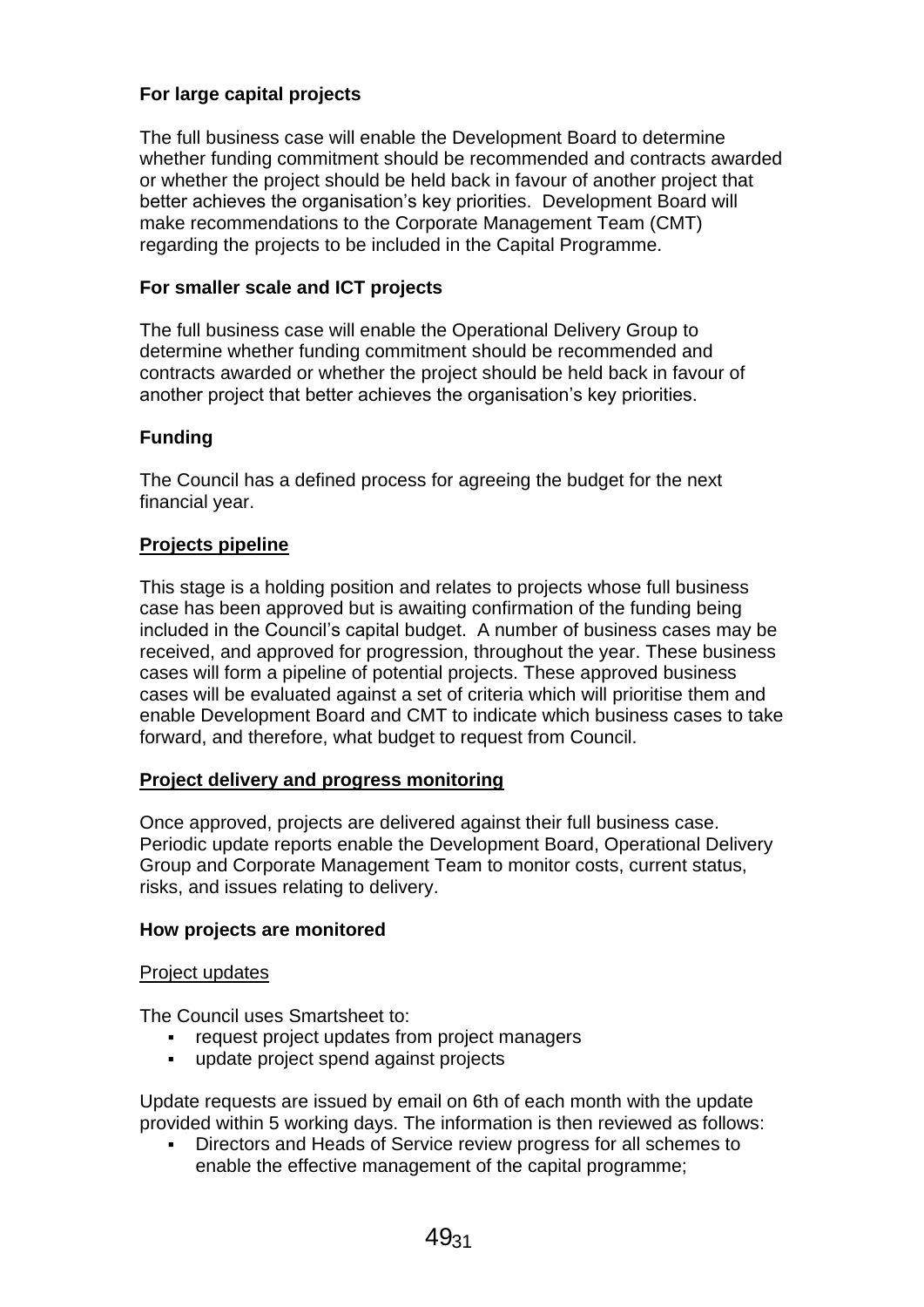- Directors view confirmed values regarding forecast outturn and variation (including slippage) against latest budgets including reasons for variations
- Head of Finance uses progress information and commentary to present internal monthly monitoring reports and feed into quarterly monitoring reports to Cabinet;
- Climate Change is high on the Council's priorities and so relevant information needs to be captured on this
- Directors review, on a monthly basis, a list of schemes where an update has not been provided.

## Project reporting

The Council uses PowerBI to compile reports on progress.

## Monitoring individual projects

There are supporting tools which are not mandatory within the Project Management methodology, however project managers may find them useful to support delivery of their project:

- **Project highlight report**
- **-** Project workbook
- Client projects checklist
- **Pre-construction checklist**

## Viewing project financial information

Project managers are able to view current Financial information regarding their projects using the Agresso reporting tool.

#### **Project closure and lessons learned**

On completion, the project will be reviewed to assess what went well, what could have been done differently, what were the challenges and to capture key learning. All projects will need to consider

- communication,
- **stakeholders.**
- planning,
- $\blacksquare$  risk,
- **issue management,**
- governance

Each project is unique but individual aspects will be common across them all, and the success or failure of a project may be assisted by learning from the good practices or issues faced by previous or similar projects.

#### **Project closure report**

A Closure report template, supported and approved by the relevant Head of Service needs to be produced when a project ends. This needs to be sent to the PMO along with supporting reports and documentation.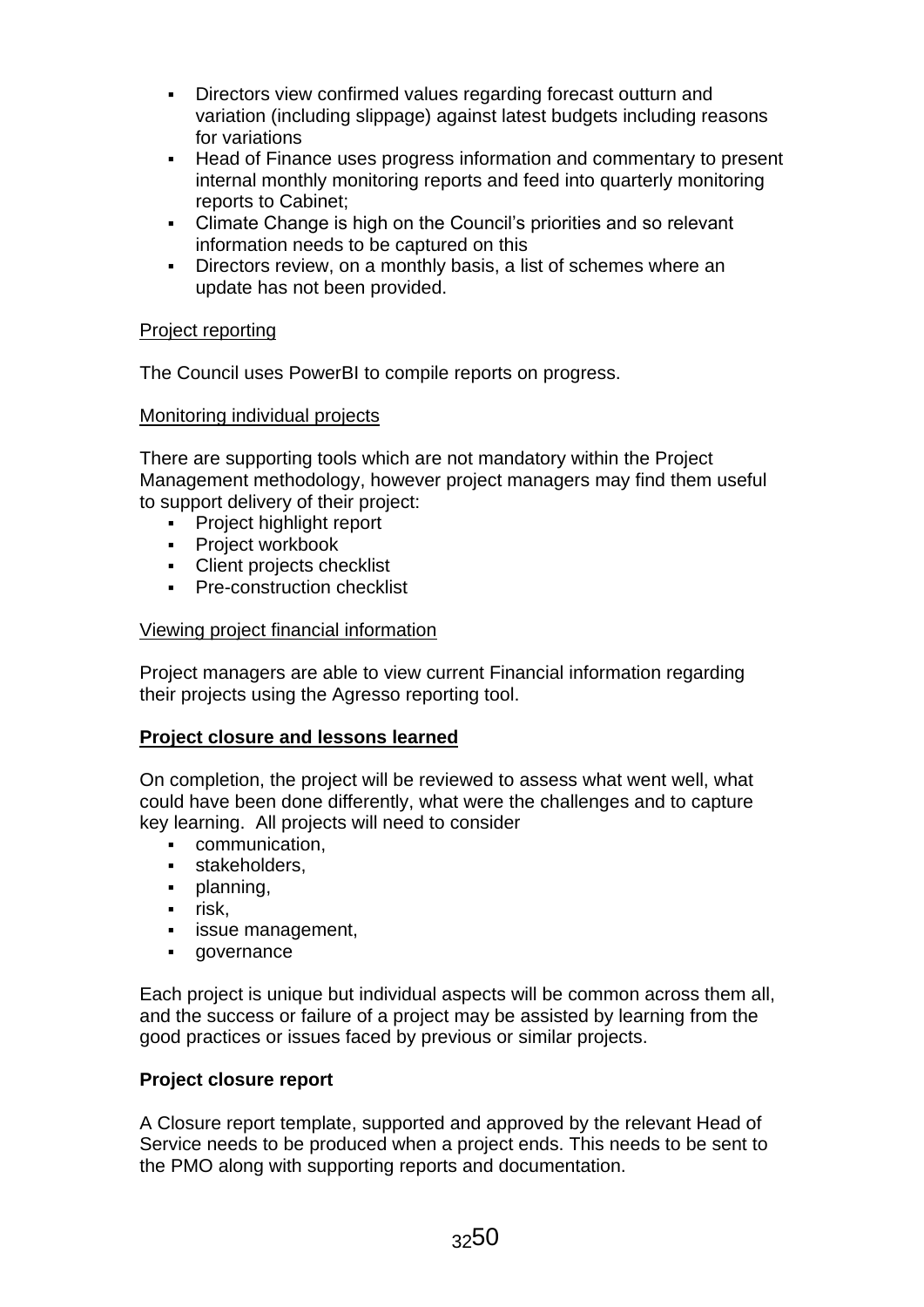## **Lessons learned**

The importance of reviewing the lessons learned log is to help to:

- Avoid mistakes and issues that occurred in previous, similar projects<br>Repeat the actions. processes and practices that worked well in other
- Repeat the actions, processes and practices that worked well in other previous, similar projects

A Lessons learned checklist is available to assist in collecting lessons learned. It offers a variety of questions that may be asked to determine which elements of the project should be avoided in the future, and which aspects